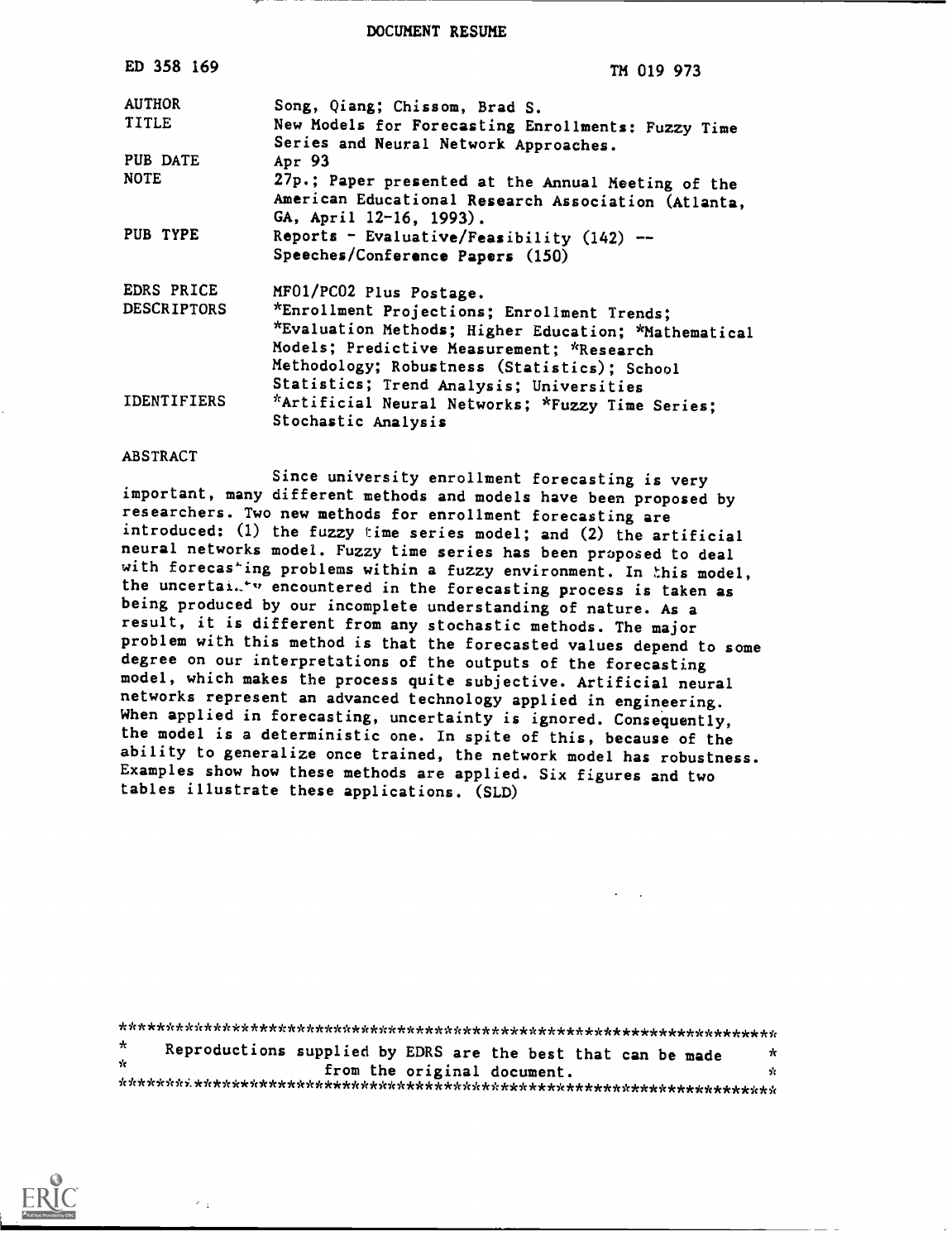

fhis document has been reproduced as<br>received from the person or organization<br>originating it.

ID Minor changes have been made to improve reproduction quality

Points of view or opinions slated in this docu- ment do not necessarily represent official OERI positron or policy  $\bullet$ 

"PERMISSION TO REPRODUCE THIS MATERIAL HAS BEEN GRANTED BY<br> $\beta$ CAD S. CNISSOM CHISSOM

TO THE EDUCATIONAL RESOURCES INFORMATION CENTER (ERIC)."

# New Models for Forecasting Enrollments: Fuzzy Time Series and Neural Network Approaches

Qiang Song and Brad S. Chissom

Area of Behavioral Studies

College of Education

The University of Alabama

Paper presented at the meeting of the American Educational Research Association;

Atlanta, GA; April 12-16, 1993

 $\boldsymbol{\sigma}$ 

ED35816

# $2 \sim 2$ BEST COPY AVAILABLE

÷.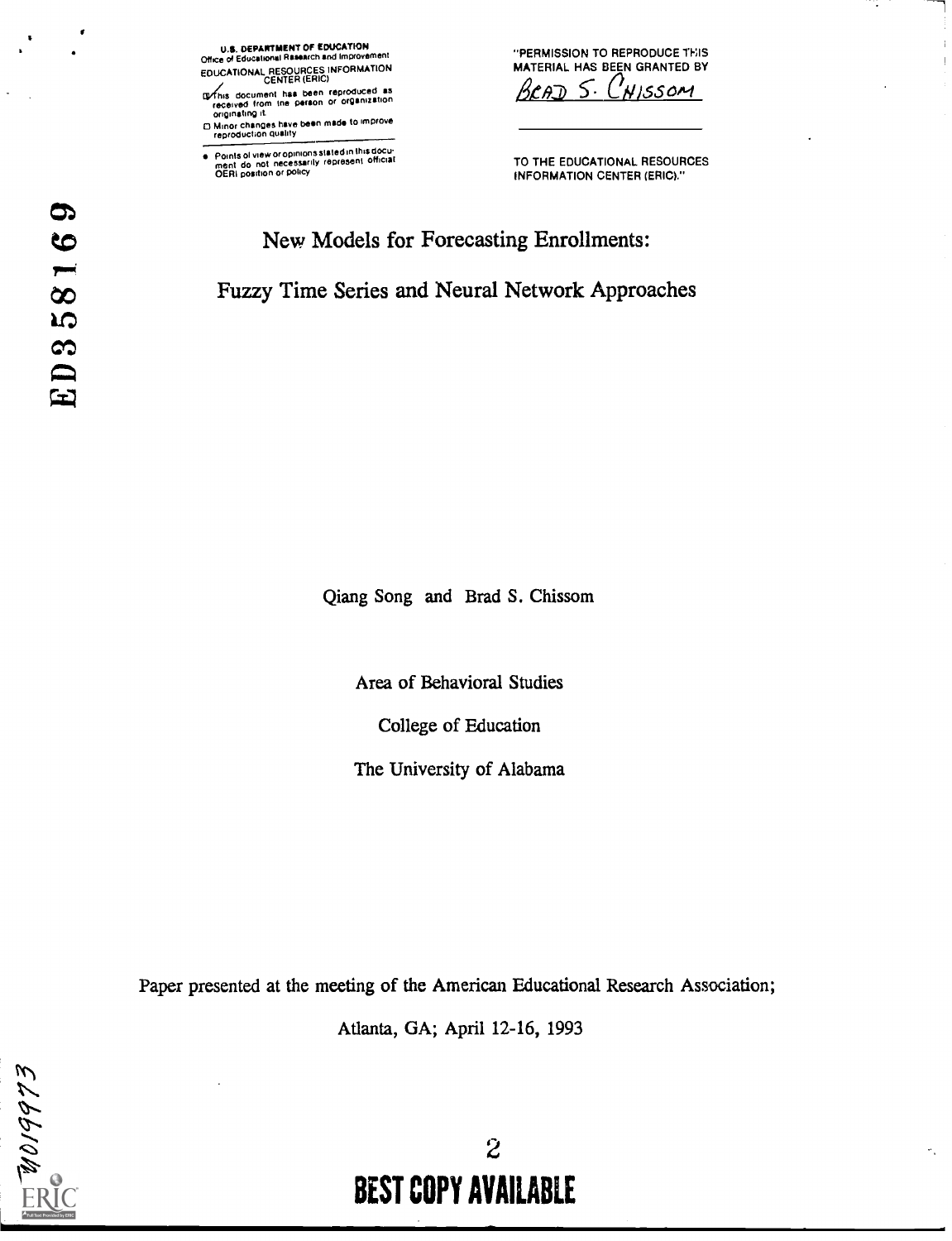# Abstract

 $\overline{1}$ 

Since university enrollment forecasting is very important, many different methods and models have been proposed by researchers. This paper introduces two new models for enrollment forecasting: the fuzzy time series model and the artificial neural networks model. Fuzzy time series has been proposed to deal with forecasting problems under a fuzzy environment. In this model, the uncertainty encountered in the forecasting process is taken as being produced by our incomplete understanding of nature. Hence, it is different from any stochastic methods. Artificial neural networks are new technology applied in engineering. When applied in forecasting, uncertainty is ignored and thus the model is a deterministic one. In spite of this, because of the ability to generalize once trained, the network model has robustness. Through examples, this paper will indicate how these models are applied.



3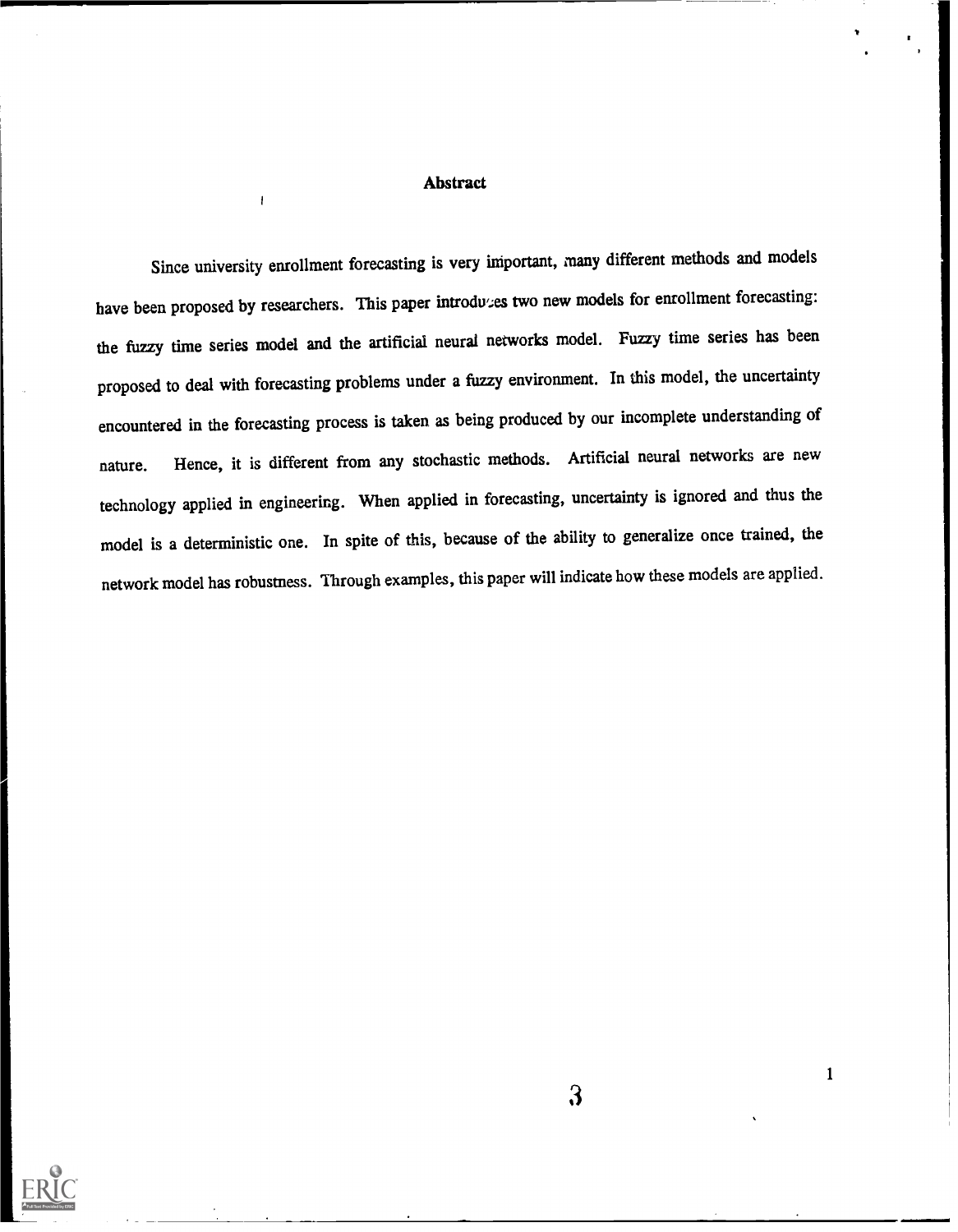# 1. Introduction

It is of importance to have reasonably accurate estimate of the future enrollment for a university. For this reason, researchers have proposed many different methods for forecasting enrollments. Many factors influence university enrollments as can be seen from the different models developed by various authors. The key point of developing a forecasting model is to clarify the important factors and their relationships with enrollments. Different factors and relationships will lead to different models or methods. Classifications of, and comments on forecasting methods and models can be found in Gardner (1981) and Shaw (1984).

Hoenack and Weiler (1979) developed a forecasting model which had 11 equations and considered 19 factors. The model was used for a case application with good accuracy. This model was, in essence, an econometrics model used primarily in economic analysis.

Weiler (1980) used growth curve models, often used in the analysis of the sales of newly developed products, to forecast enrollments for the short-period between the beginning of the application and the start of the fall semester. The models were used to forecast enrollments of the University of Minnesota with forecasting errors' ranging from 2.4% to 16%, with an average error" of 9.7%.

The double exponential smoothing method can be used to forecast enrollments by applying a weighing factor. Obviously, the main weakness of this method is the question of how to determine an appropriate value for the weight. Gardner (1981) discussed how to select this weight factor.

Warrack and Russell (1983) developed a forecasting model using a motivational index and a demand index. These indices were tested with surveys of more than 13,000 high school students and validated with respect to actual outcomes by surveying more than 5,000 students about their post-high school plans. Forecasted enrollments of the four universities considered in their study had forecasting errors that ranged from 3.7% to 14.4%. The main drawback of this model is the costly survey which

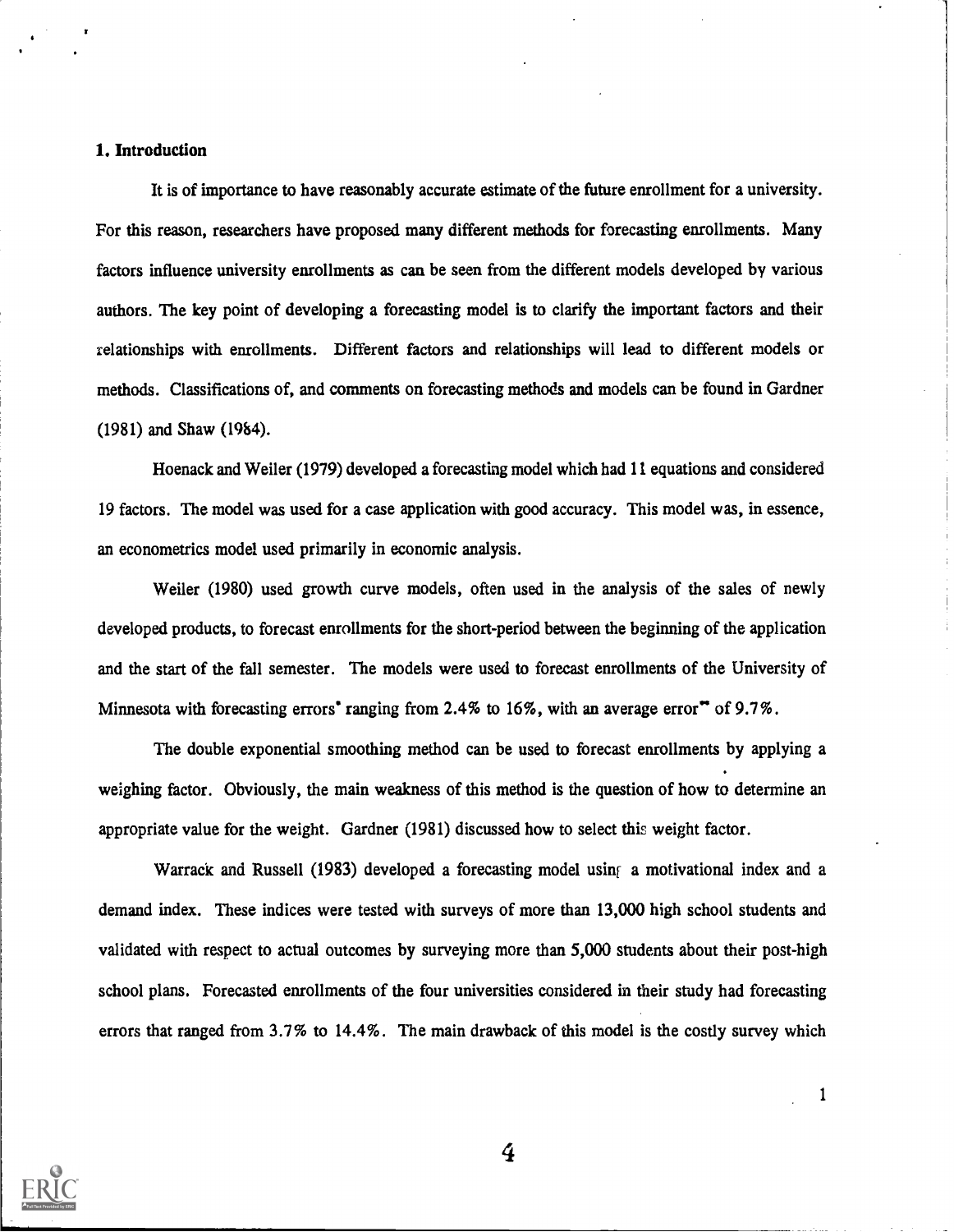is its foundation.

Pope and Evans (1985) developed a Decision Support System for forecasting enrollments. In their study, the enrolling freshmen were classified into four divisions, and for each division, a different model was derived. However, forecasting errors were not reported, precluding comparisons with errors from other models.

Chatman (1986) applied regression to the accumulative number of accepted students to forecast errollments. Not only the number, but also the scholastic ability (SAT scores) of the enrolling students could be forecasted. His study yielded forecasting errors ranging from 2.8% to 23%.

Paulsen (1989) proposed a step-by-step method that was conceptually similar to those by Weiler (1980), Pope and Evans (1985), and Chatman (1986). This method achieved an average forecasting error of 2.4% which is the smallest of all the short-term forecasting models reviewed in this paper.

From the literature review, one can perceive that researchers have been looking for new methods to achieve a unique goal: forecasting enrollment for universities. Therefore, the purpose of this paper is to introduce two new models for enrollment forecasting: the fuzzy time series model and the artificial neural networks model.

The fuzzy time series model was developed based on fuzzy logic invented by Dr. Zadeh (Zadeh, 1965,1975a-d) of The University of California at Berkeley. As we know it, any forecasting model utilizes historical data to make a good guess at future events. Because of the noise or uncertainty existing in the data, any prediction of the future also has this kind of uncertainty in it. In stochastic models, the uncertainty is treated as being caused by random factors, while in the fuzzy time series model the uncertainty is taken as being caused by our incomplete understanding of nature. Thus, historical data can



5

Forecasting error=( $|$  forecasted value - actual value)/actual value)\*100%

es Average forecasting error=(sum of forecasting errors)/(total # of errors)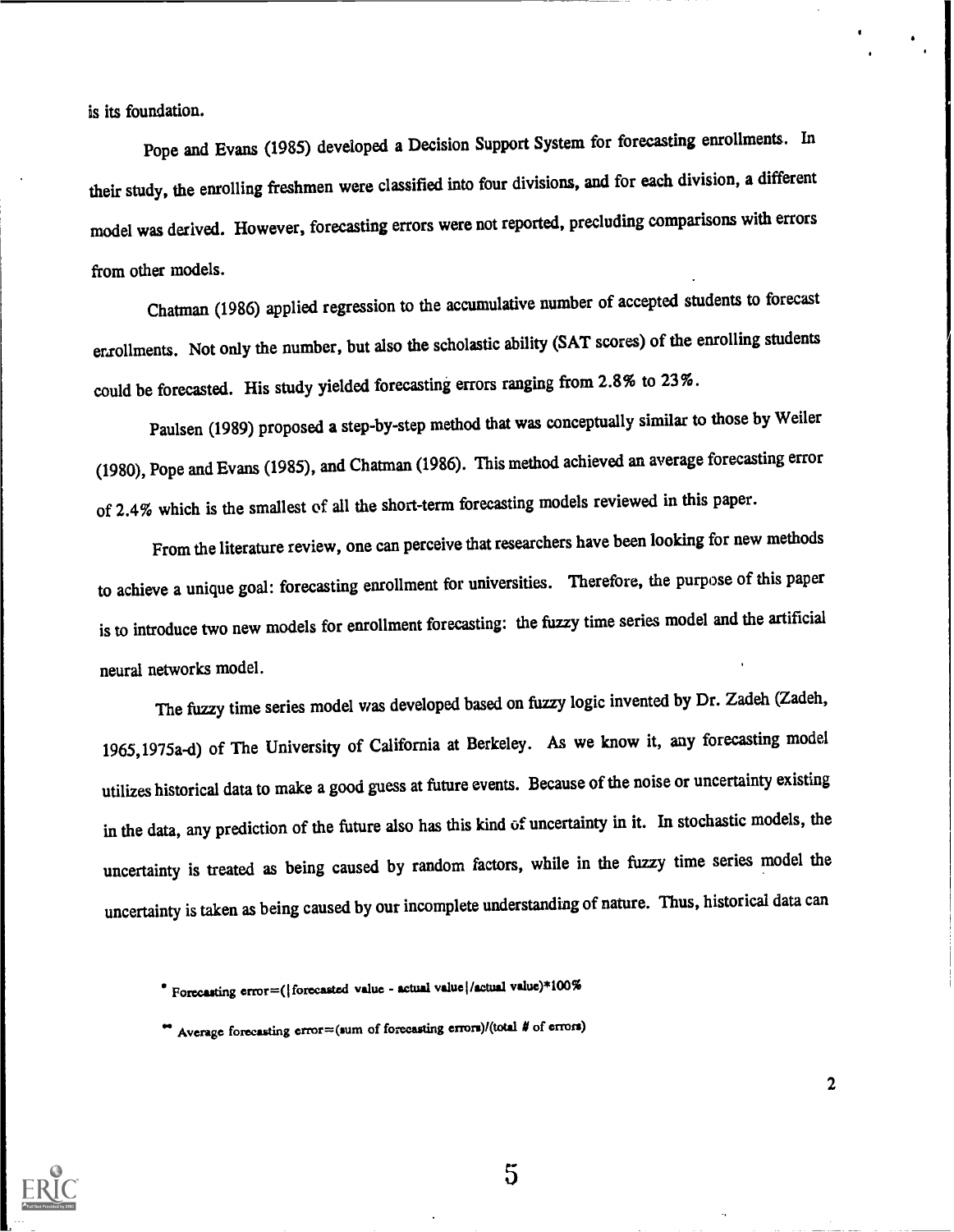be fuzzy. Since historical data have fuzzy characteristics, nothing but fuzzy logic can be applied. Dealing with fuzziness of historical data is the most important characteristics of fuzzy time series models.

Artificial neural networks are an advanced technology applied in engineering and have achieved fruitful application results (Freeman et al, 1991). Yet, in educational research, we have not found any applications of this technology, and it is our belief that neural networks will be a competitive model in forecasting enrollments if we assume that neural networks can function as a mapping between influencing factors and enrollments. To verify this, we will use a 3-layer back-propagation network as the forecasting model using original data, and explore the possibility of improving the results by deriving a simple equation for forecasting.

#### 2. Fuzzy Time Series Models

#### 2.1 Fuzzy time series

Ź

Fuzzy time series was proposed by the authors (Song and Chissom, 1993a,1993b) to deal with forecasting problems in which historical data are fuzzy sets or linguistic values. Generally, a fuzzy time series can be defined as follows:

Fuzzy Time Series. Let Y(t) ( $t =$ ....,0,1,2,.....), a subset of R<sup>1</sup>, be the universe of discourse on which fuzzy sets  $f_i(t)$  (i=1,2, ....) are defined and  $F(t)$  is a collection of  $f_1(t)$ ,  $f_2(t)$ ,... ..., then  $F(t)$  is called a fuzzy time series defined on  $Y(t)$  (t= ...., 0, 1, 2, ....).

In the above definition,  $F(t)$  is a linguistic variable and  $f_i(t)$  ( $i=1,2,...$ ) is the possible linguistic values of F(t). It can be seen that no hints can be found explicitly from the definition about how to model fuzzy time series, thus leaving the possibility of different models. Of all fuzzy time series models, the simplest one is the first-order time-invariant model, which can be expressed as:

$$
F(t)=F(t-1) \circ R(t,t-1)=F(t-1) \circ R(t,t-1) \tag{1}
$$

where  $R(t,t-1)=R$  is the fuzzy relation between  $F(t-1)$  and  $F(t)$ , and "o" is the min-max operator. Since

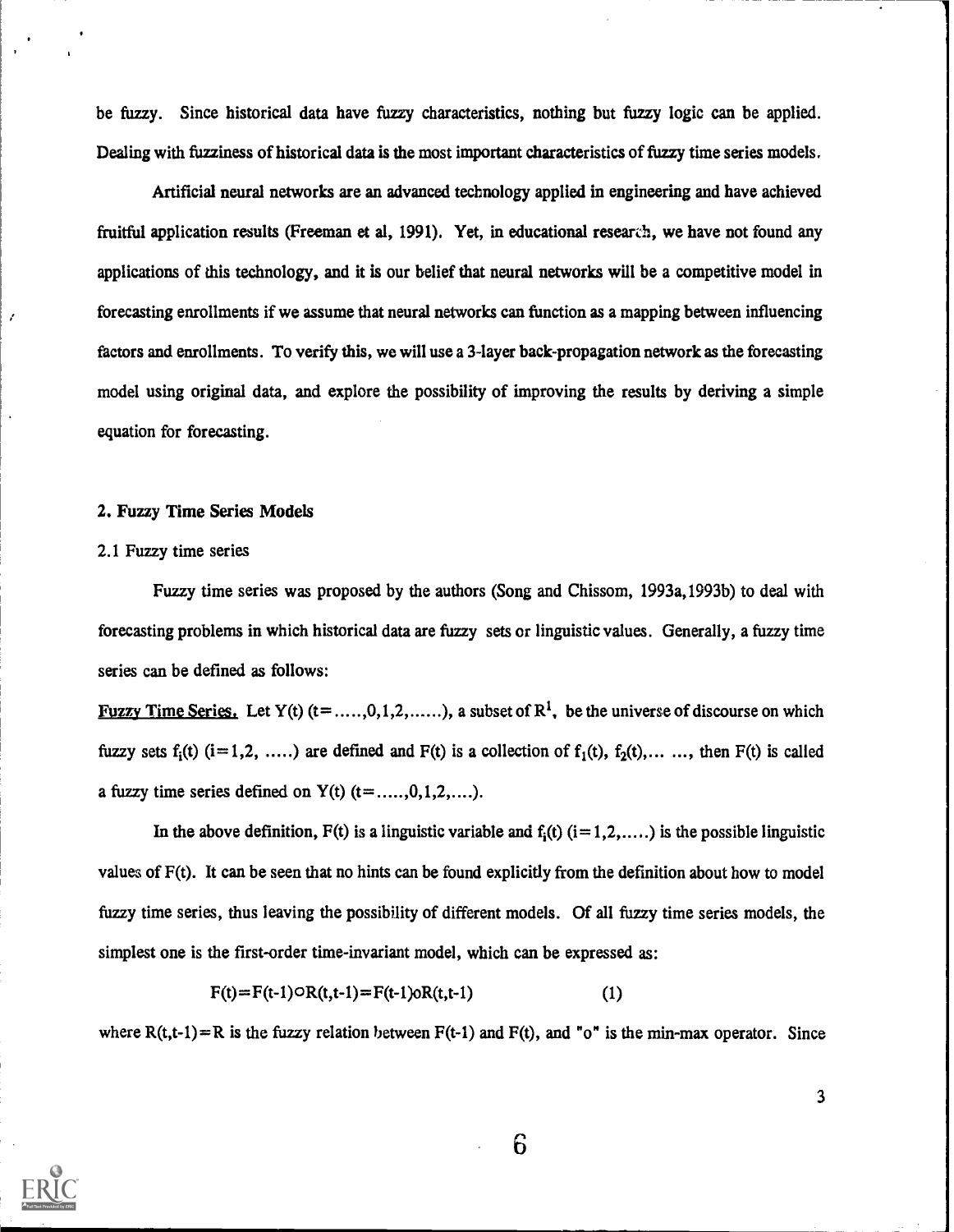R(t,t-1) is independent of time t, and only two consecutive times are involved in the model, it is called the first -order time invariant model. In forecasting applications, one might encounter two situations: One is when historical data are linguistic values and the other when data are numerical. In the second case, the data need to be fuzzified first in order to apply fuzzy time series models. In the following section, a step-by-step forecasting procedure will be introduced to indicate how to set up and utilize a first-order time-invariant model to forecast enrollments. Specific example data from The University of Alabama will be given to make the procedure more understandable.

#### 2.2 Procedures of using fuzzy time series to forecast

Step 1. Define a range U on which the historical data are and upon which the fuzzy sets will be defined. Usually, when defining U, you must find first the minimum enrollment  $D_{min}$  and the maximum enrollment D<sub>max</sub> of known historical data. Based on D<sub>min</sub> and D<sub>max</sub>, define U as  $[D_{min}-D_1, D_{max}+D_2]$ where  $D_1$  and  $D_2$  are two proper positive numbers. In our example, we have on hand the enrollment data of the university from 1971 to 1990 with  $D_{min}= 13055$  and  $D_{max}= 19328$ . For simplicity, we choose  $D_1 = 55$  and  $D_2 = 672$ . Thus, the range of the interval  $U = [13000, 20000]$ .

Step 2. Partition U into several equally lengthy intervals. In our example, we divide U into 7 intervals of equal length. We use  $u_1$ ,  $u_2$ ,  $u_3$ ,  $u_4$ ,  $u_5$ ,  $u_6$  and  $u_7$  for each interval, i.e.,  $u_1 = [13000, 14000]$ ,  $u_2 = [14000, 15000], u_3 = [15000, 16000], u_4 = [16000, 17000], u_5 = [17000, 18000], u_6 = [18000, 19000]$ and  $u_7 = [19000, 20000]$ .

Step 3. Define fuzzy sets on U. First, determine some linguistic values. For the linguistic variable "enrollment", let  $A_1 = (not many)$ ,  $A_2 = (not too many)$ ,  $A_3 = (many)$ ,  $A_4 = (many many)$ ,  $A_5$ =(very many),  $A_6$ =(too many), and  $A_7$ =(too many many) be the possible values. There is no restriction on the number of fuzzy sets defined. Second, define fuzzy sets on U. All the fuzzy sets will be labeled by the possible linguistic values. In our example,  $u_1, u_2, \ldots,$  and  $u_7$  are chosen as the

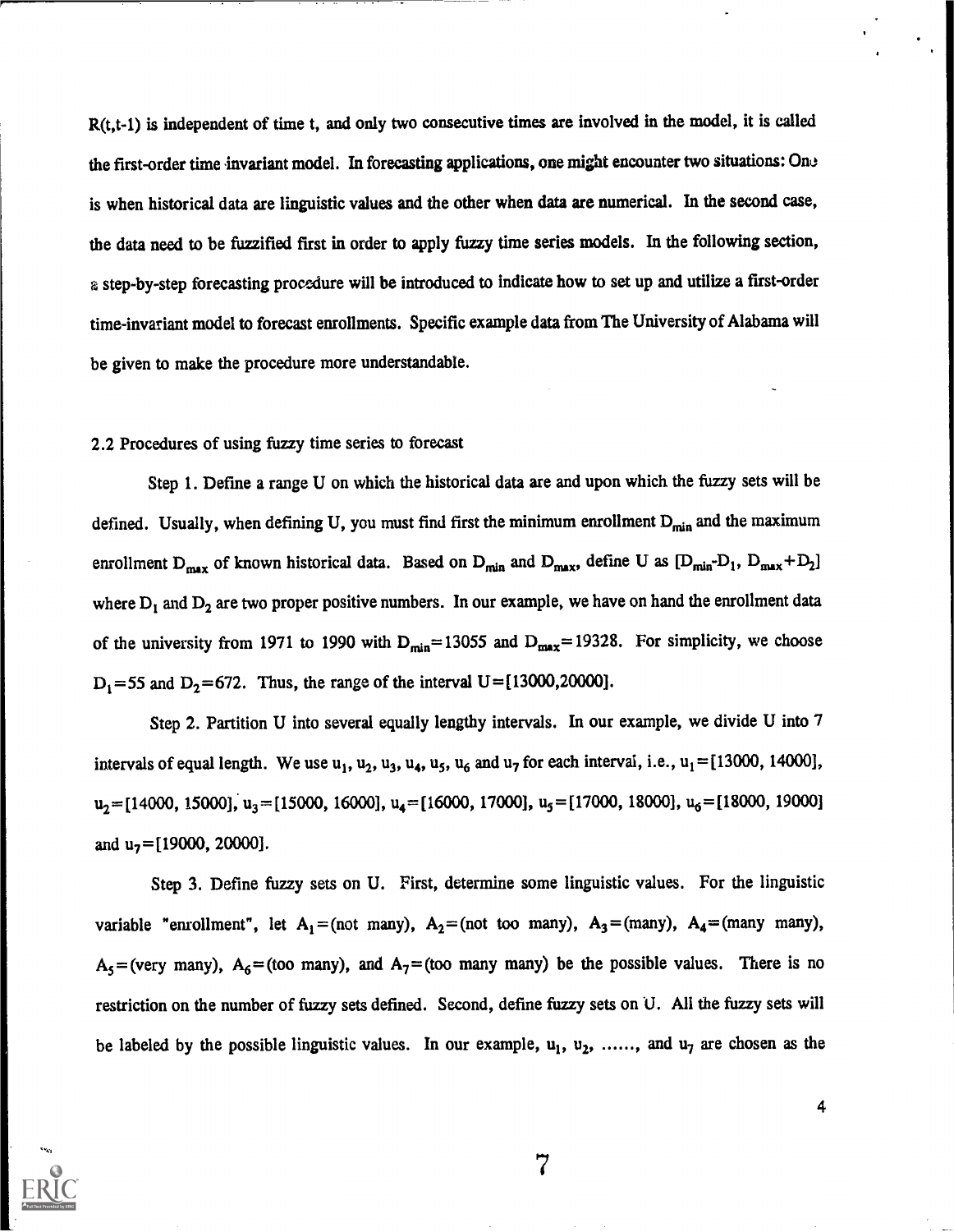elements of each fuzzy set. To determine the memberships of  $u_1, u_2, \ldots,$  and  $u_7$  to each  $A_i$  (i=1 to 7), make a judgment of how well each  $u_k$  (k=1 to 7) belongs to  $A_i$ . If a  $u_k$  belongs to  $A_i$  completely, the membership will be 1; if  $u_k$  does not belong to  $A_i$  at all, the membership will be 0; otherwise, choose a number from (0,1) as the degree to which  $u_k$  belongs to  $A_i$ . From our experience, we have determined the membership for each element in the respective fuzzy sets. Thus, all the fuzzy sets  $A_i$  (i=1 to 7) are expressed as follows:

$$
A_1 = \{u_1/1, u_2/0.5, u_3/0, u_4/0, u_5/0, u_6/0, u_7/0\};
$$
  
\n
$$
A_2 = \{u_1/0, u_2/1, u_3/0.5, u_4/0, u_5/0, u_6/0, u_7/0\};
$$
  
\n
$$
A_3 = \{u_1/0, u_2/0.5, u_3/1, u_4/0.5, u_5/0, u_6/0, u_7/0\};
$$
  
\n
$$
A_4 = \{u_1/0, u_2/0, u_3/0.5, u_4/1, u_5/0.5, u_6/0, u_7/0\};
$$
  
\n
$$
A_5 = \{u_1/0, u_2/0, u_3/0, u_4/0.5, u_5/1, u_6/0.5, u_7/0\};
$$
  
\n
$$
A_6 = \{u_1/0, u_2/0, u_3/0, u_4/0, u_5/0.5, u_6/1, u_7/0.5\};
$$
  
\n
$$
A_7 = \{u_1/0, u_2/0, u_3/0, u_4/0, u_5/0, u_6/0.5, u_7/1\}.
$$

where  $u_i$  (i=1 to 7) is the element and the number below "/" is the membership of  $u_i$  to  $A_j$  (j=1 to 7).

For simplicity, we will also use  $A_1, A_2, \ldots, A_n$  and  $A_7$  as row vectors whose elements are the corresponding memberships in (2).

Step 4. Fuzzify the historical data, i.e., finding an equivalent fuzzy set for each year's enrollment. To do this, the degree of each year's enrollment belonging to each  $A_i$  (i=1 to 7) is determined. The process is the same as that of determining the memberships of  $u_i$  to  $A_j$  in Step 3. The equivalent fuzzy sets for each year's enrollment are shown in Table 1 with each fuzzy set containing seven elements.

Step 5. Obtain the fuzzy logic relations from Table 1 about the evolution of the enrollment of this university to set up the forecasting model. To do so, assume that if the maximum membership of one year's enrollment is under  $A_k$ , then we treat this year's enrollment as  $A_k$ . For example, for 1982, the maximum membership is under  $A_3$ , then we say that the enrollment of 1982 is  $A_3$ , or many. We can do



**a** a set of  $\alpha$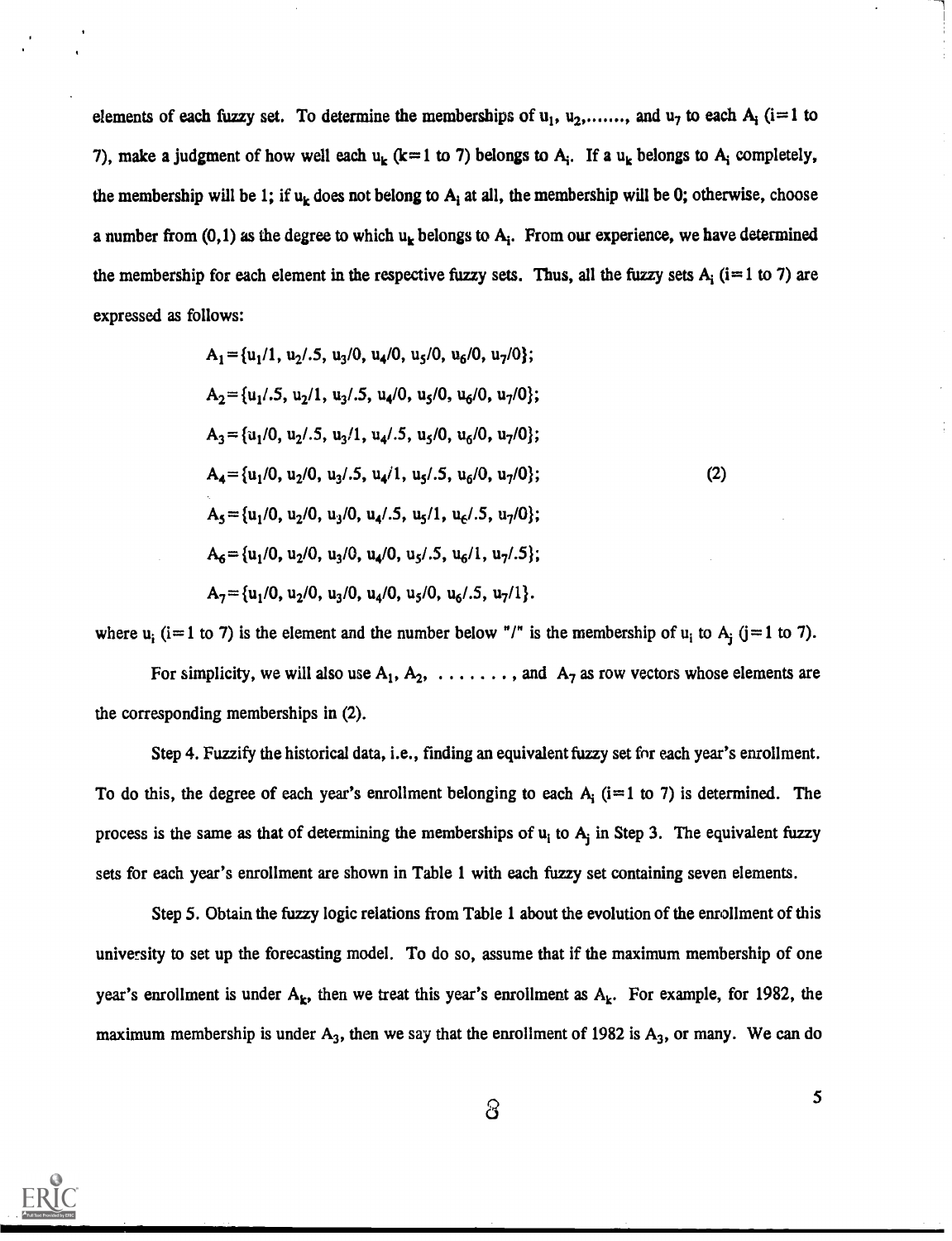the same for the rest. Thus, we can transform historical data into linguistic values. Since we are looking for the laws governing any two successive years' enrollments, in terms of fuzzy sets and fuzzy conditional statements, we will develop such logical relationships as "If the enrollment of year i is  $A_k$  then that of year  $i + 1$  is  $A_j$ ", and so on. Thus, we can obtain all the fuzzy logic relations as follows (Note: the repeated relationships are counted only once):

$$
A_1 - \ge A_1, A_1 - \ge A_2, A_2 - \ge A_3, A_3 - \ge A_3, A_3 - \ge A_4, A_4 - \ge A_4, A_4 - \ge A_3, A_4 - \ge A_6, A_6 - \ge A_6 \text{ and } A_6 - \ge A_7.
$$

Next, let us define an operator "x" of two vectors. Suppose C and B are row vectors of dimension m and  $D=(d_{ij})=C^{T}xB$ . Then the element  $d_{ij}$  of matrix D at row i and column j is defined as  $d_{ij} = min(C_i, B_j)$   $(i, j = 1 \text{ to } m)$  where  $C_i$  and  $B_j$  are the i<sup>th</sup> and the j<sup>th</sup> elements of C and B respectively.

Let  $R_1 = A_1^T A_1, R_2 = A_1^T A_2, R_3 = A_2^T A_3, R_4 = A_3^T A_3, R_5 = A_3^T A_4, R_6 = A_4^T A_4$  $R_7 = A_{4}^T A_{3} A_{3}$ ,  $R_8 = A_{4}^T A_{4} A_{6}$ ,  $R_9 = A_{6}^T A_{6} A_{6}$  and  $R_{10} = A_{6}^T A_{6} A_{7}$ . Then, we get

$$
R(t,t-1) = R = \bigcup_{i=1}^{10} R_i
$$
 (3)

where R is a 7x7 matrix and "U" is the union operator. Using formula (3), some calculation yields:

|       |    |                 | .5              | $.5\phantom{0}$ | 0               | 0         | 0  |  |
|-------|----|-----------------|-----------------|-----------------|-----------------|-----------|----|--|
|       | .5 | $.5\phantom{0}$ | $\mathbf{1}$    | .5              | .5              | 0         | 0  |  |
|       | 0  | $\cdot$ 5       | $\mathbf{1}$    | $\mathbf{1}$    | $.5\,$          | .5        | .5 |  |
| $R =$ | 0  | $\cdot$ 5       | 1               | $\mathbf{1}$    | $.5\,$          | 1         |    |  |
|       | 0  | .5              | $.5\phantom{0}$ | $.5\phantom{0}$ | $.5\phantom{0}$ | $.5\,$    | .5 |  |
|       | 0  | 0               | 0               | 0               | $.5\,$          | 1         |    |  |
|       | 0  | 0               | 0               | 0               | .5              | $\cdot$ 5 | .5 |  |

Thus, the forecasting model is:

$$
A_i = A_{i-1} \circ R \tag{4}
$$

where  $A_{i-1}$  is the enrollment of year i-1 and  $A_i$  the forecasted enrollment of year i in terms of fuzzy sets. Step 6. Calculate the forecasted outputs. Suppose the enrollment of year t is known and can be

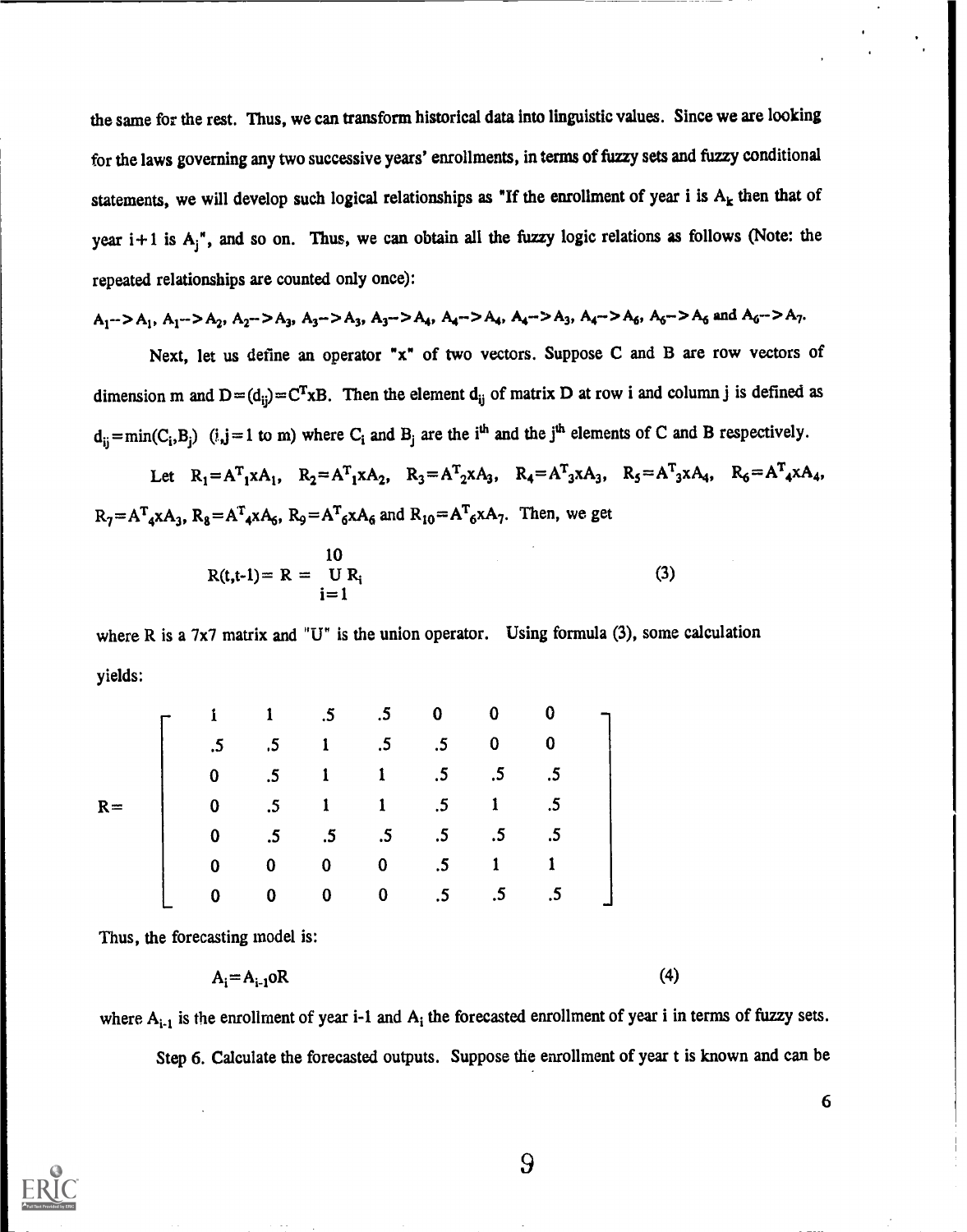found from Table 1, to forecast the enrollment of year  $t+1$ , let  $A_{i-1}$  in (4) be the enrollment at year t and apply formula (4). Then  $A_i$  will be the forecasted enrollment of year  $t+1$ . For 1972 to 1991, the forecasted outputs are shown in Table 2.

Step 7. Interpret the forecasted outputs. The calculation results of formula (4) are all fuzzy sets. If the results in the form of fuzzy sets can satisfy the requirement for forecasting, just stop here. But in many cases, an equivalent scalar is desired. Therefore, translating the fuzzy output into a regular number is indeed a necessary step. Sometimes, this step is called defuzzification (Kosko, 1992). For defuzzification in this procedure, we suggest to use the following steps:

1). If the membership of an output has only one maximum, then select the midpoint of the interval corresponding to the maximum as the forecasted value;

2). If the membership of an output has two or more consecutive maximums, then select the midpoint of the corresponding conjunct intervals as the forecasted value;

3). Otherwise, standardize the fuzzy output and use the midpoint of each interval to calculate the centroid of the fuzzy set as the forecasted value.

Following the above steps, we have obtained predicted values for enrollments from 1972 to 1991. The results are listed in Table 2 and shown in Fig.1 where the solid line is the actual enrollment and the dashed line is the forecasted enrollment. Note that we did not use enrollment data of 1991 to develop the forecasting model. The forecasting errors range from 0.1% to 8.7% with the average error being 3.18%. For 1991, the forecasting error is 1.7%. For a mid-term forecasting model, an average error of 3.18% is quite satisfactory.

### 3. The Artificial Neural Network Model

# 3.1 A Brief Introduction to Artificial Neural Networks

Technically, an artificial neural network is composed of a set of artificial neurons. Each neuron

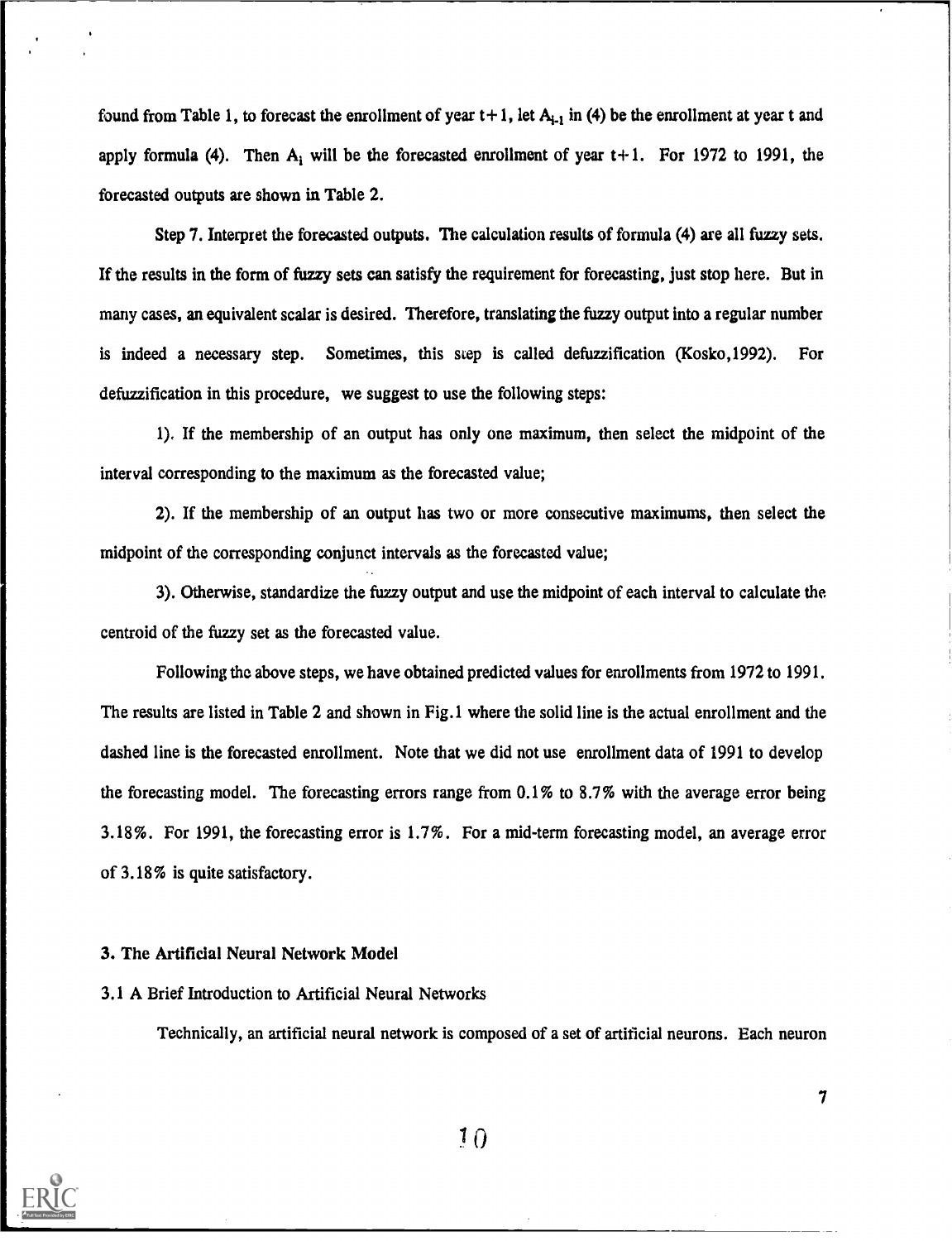is a computational unit and has some inputs and output(s). Generally, the output of the neuron is a



Fig.1 Forecasting results with fuzzy time series

nonlinear function of the weighted sum of all the inputs. There are connections among some of the neurons, and because of this, neural networks can process informati,.. in parallel. By connectionism and parallelism, neural networks have gained remarkable computational powers in some areas that digital computers cannot match. In engineering, neural networks have been successi illy applied in signal processing, pattern recognition, phoneme recognition and many other areas (Widrow et al, 1988; Freeman et al, 1991; Kong et al, 1991; Kosko, 1992). Of all the various networks, the simplest and most fundamental might be the 3-layer backpropagation network. A typical 3-layer backpropagation network has the following structure:

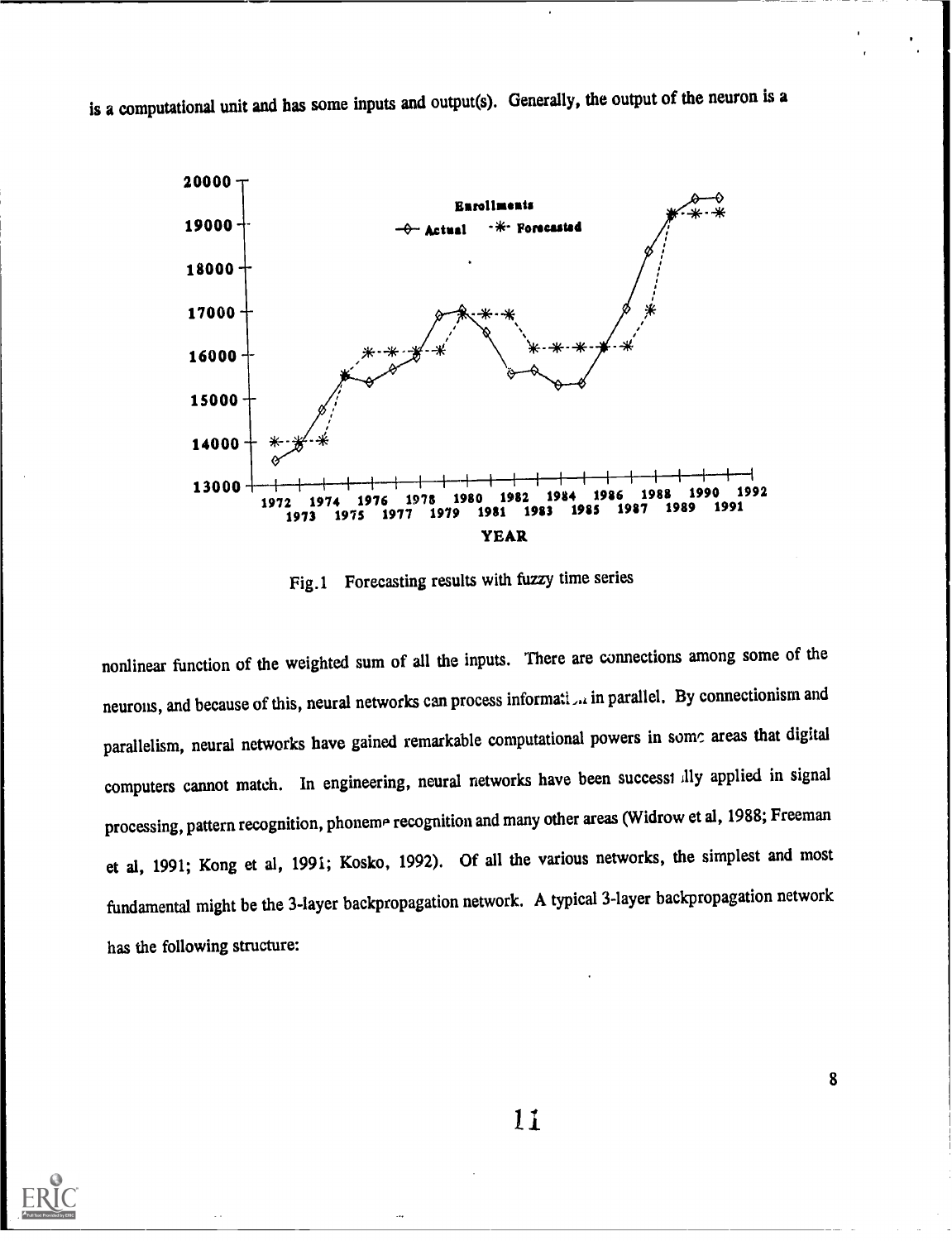

Fig.2 A typical structure of 3-layer neural networks

In the structure shown in Fig.2, the first layer is called the input layer, the second the hidden layer and the last the output layer. The input of the network is fed into each neuron of the input layer. The output of the neuron is the same as the input. The output of the input neuron, multiplied by the weight of the connection between the input neuron and the hidden neuron, is fed into the neurons of the hidden layer. Mostiy, the output of hidden neuron j is a function of the weighted sum of all the inputs to the neuron and the function has the following form:

$$
f_j(\text{net}^h_j) = (1 + \exp(-\text{net}^h_j))^{-1} \quad j = 1 \text{ to } L
$$
 (5)  
\n
$$
N
$$
\nwhere net<sup>h</sup><sub>j</sub> =  $\sum_{j=1}^{N} w_{ji}^h * x_i$ ,  $w_{ji}^h$  is the weight of the connection from input neuron i to hidden

neuron j and  $x_i$  is the ith element of input X. Similarly, the output of hidden neurons, multiplied by the

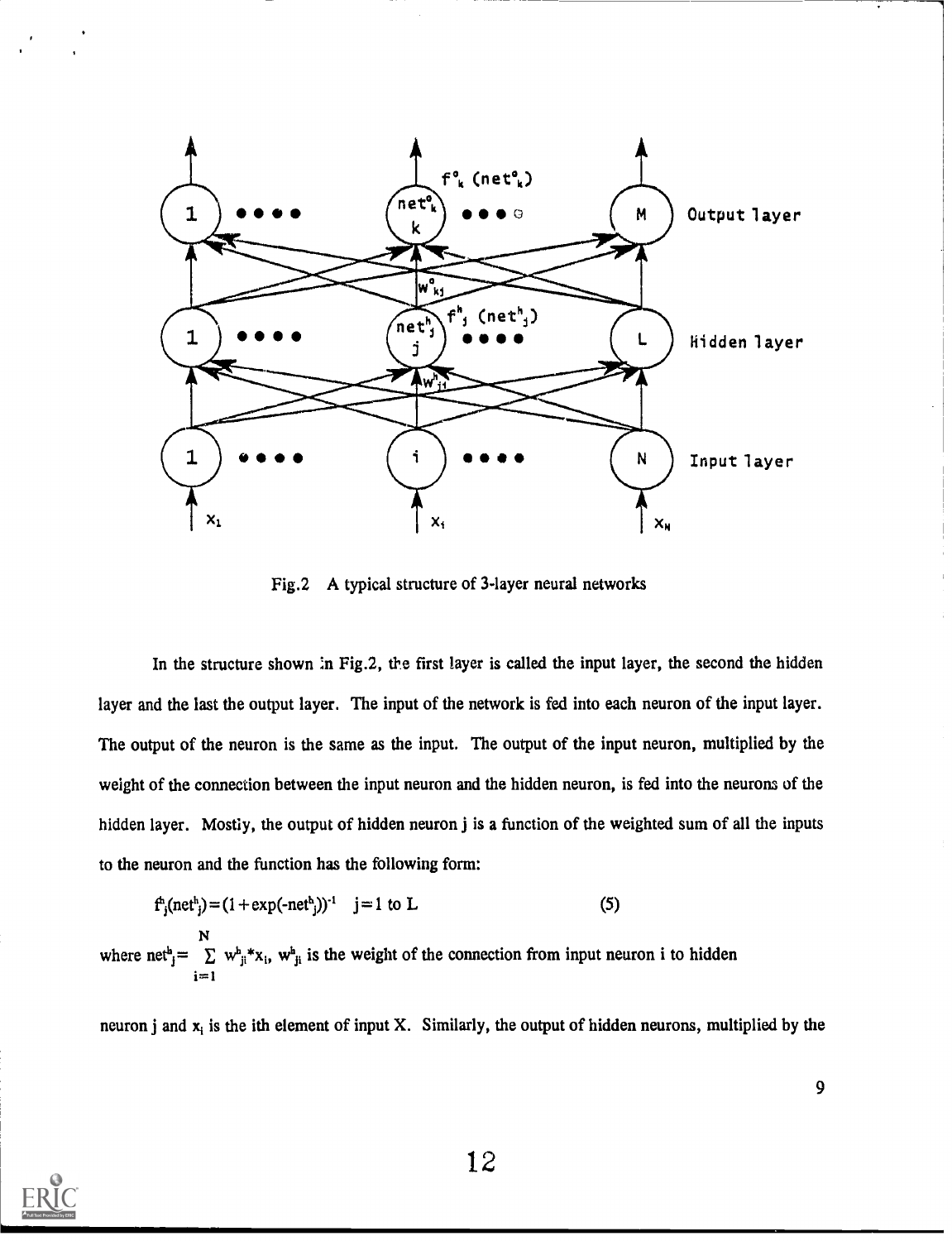weight of the connection between hidden neurons and output neurons, is fed into the output neurons. The output of output neuron k is a function of the weighted sum of all the inputs to the neuron. Normally, the function has the form of (6):

$$
f'_{k}(net'_{k}) = (1 + exp(-net'_{k}))^{-1} \quad k = 1 \text{ to } M
$$
 (6)

L where net<sup>o</sup><sub>k</sub>=  $\sum w_{kj}^*f_j(\text{net}_j^*)$  and  $w_{kj}^*$  is the weight of the connection from hidden neuron  $j=1$ 

j to output neuron k.

The most important characteristic of neural networks is that they are trained instead of programmed. They have the ability to generalize once they have been trained with some exemplars. When presented with the input and the desired output called an exemplar at the input layer and the output layer respectively, the network will produce an output. If the output is compared with the desired output, an error can be determined. To improve the performance of the neural network, the weights  $w_{ji}^h$  and  $w_{ij}^e$ can be adjusted according to some rules (Freeman et al, 1991) such that the mean square of the error will be minimal. In neural networks literature, this process is called learning or training. Once a network has been trained, it has the ability to recall the desired output if the corresponding input is presented. In practice, a network can learn more than one exemplar simultaneously, and because of this ability, neural networks have found wide application.

#### 3.2 Forecasting Scheme I: Using Original Enrollment Data

When applying neural networks for forecasting enrollments, there are three practical problems that should be considered. The first is the selection of the input, the second is how many input neurons we should choose for the network, and last is the problem of scaling the data.

As discussed above, many factors have influences on enrollments and all these factors can be taken as the input of the neural network. But, if we take too many influencing factors into account, the

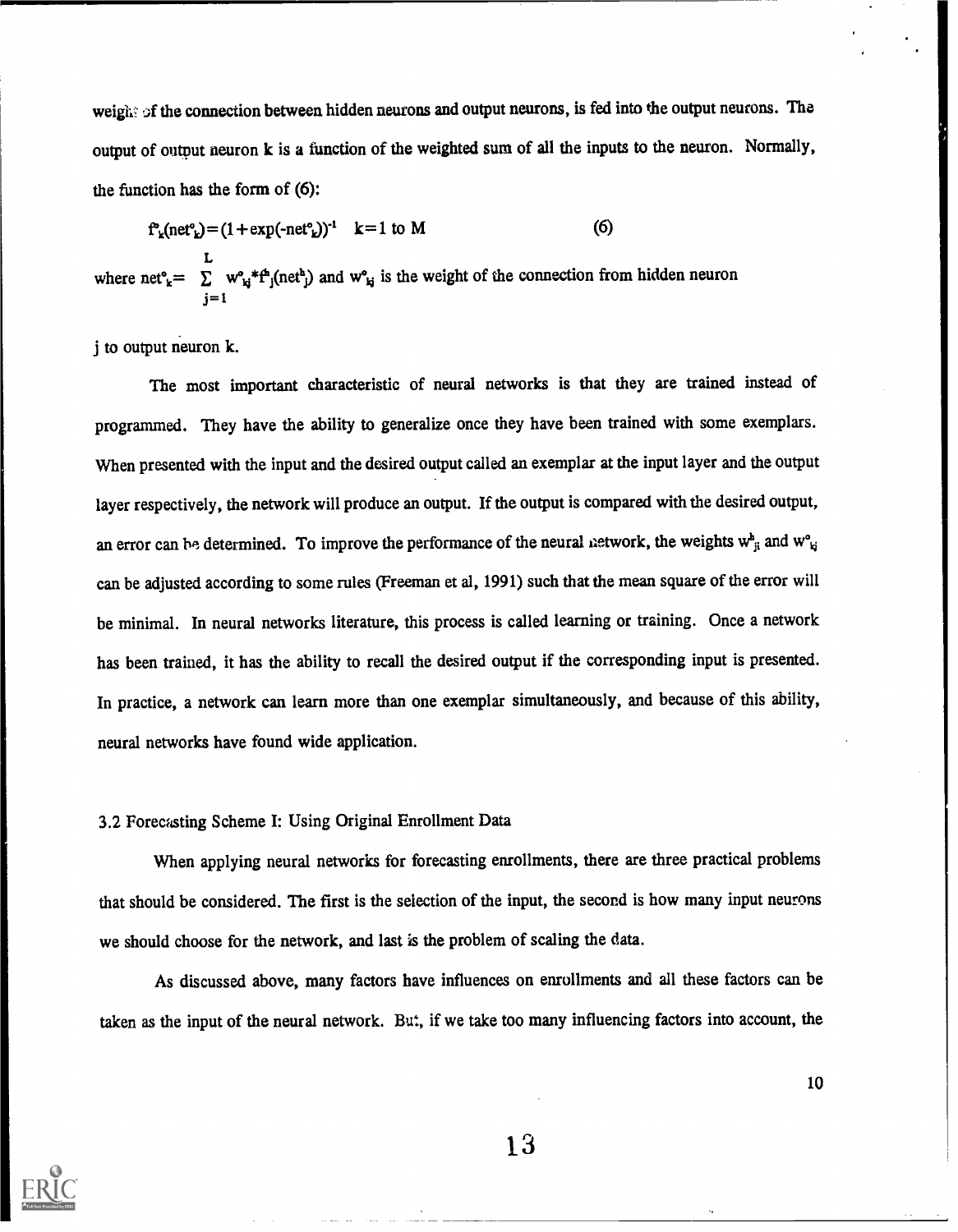access to their sources may be a problem. The simplest case might be such that only current and past enrollment data are chosen as the influencing factor. The advantage of this is the ease with which to obtain these data. Thus, the input to the neural network will be present and past enrollment data. Obviously, the output from the network will be the forecasted enrollment.

Since only one factor, current and past enrollments, is considered, to make the forecasting errors as small as possible we shall use several years' enrollments as the input. In this study, we will use the current and the past 9 years' enrollments as input to forecast the next year's enrollment.

Since the output of a 3-layer beck propagation network is somewhere between 0 and 1 and the enrollments are from 0 to a large number, we first transform the enrollments into a number between 0 and 1 by dividing the enrollment by a proper positive number (100,000 in this study). Hereafter, the enrollments will be the scaled values unless otherwise noted.

When enrollment forecasting is compared with digital signal prediction in engineering, we find that these two processes share a common characteristic, both of them extrapolate the future by using present and historical information. Thus, some techniques applied in digital signal prediction can be borrowed for enrollment forecasting.

In signal prediction, the adaptive filter might be the simplest and the most widely used technique. A typical scheme of adaptive filters can be found in Widrow and Winter (1988). Nevertheless, it should be pointed out that adaptive filters are different from neural networks conceptually. To apply neural networks for enrollment forecasting, we shall adopt the scheme of adaptive filters with some modification. Instead of the adaptive filter, a 3-layer back-propagation neural network will be used. The scheme is shown in Fig.3.

In Fig.3, the neural network has 10 input neurons, 5 hidden neurons and only 1 output neuron.

 $14$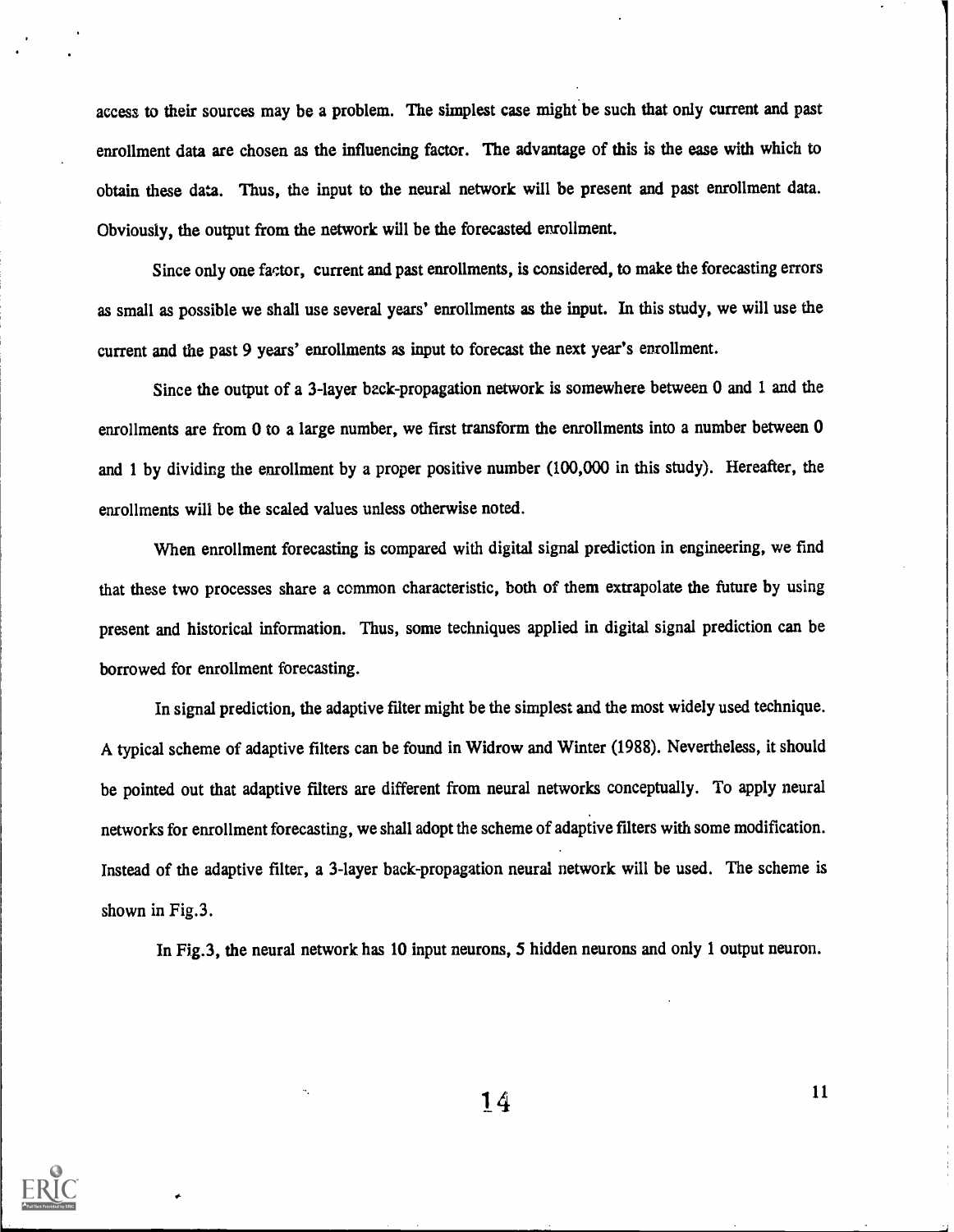

Fig.3 Forecasting enrollments with neural networks: Scheme 1

The procedure of using neural networks for forecasting enrollments is as follows:

Suppose we have the enrollment data of year t and previous years. To forecast the enrollment of year  $t+1$ ,  $X(t+1)$ , the neural network is trained using the following two exemplars:  $(Input_1; Output_1) = (X(t-10), X(t-9), X(t-8), X(t-7), X(t-6), X(t-5), X(t-4), X(t-3), X(t-2), X(t-1); X(t))$  $(Input_2; Output_2) = (X(t-11), X(t-10), X(t-9), X(t-8), X(t-7), X(t-6), X(t-5), X(t-4), X(t-3), X(t-2); X(t-1))$ where  $X(t)$  is the enrollment at year t.

After training the network, the following input data are fed into the network:

 $(X(t-9), X(t-8), X(t-7), X(t-6), X(t-5), X(t-4), X(t-3), X(t-2), X(t-1), X(t)).$ 

The output of the network will be taken as the forecasted enrollment of year  $t+1$ ,  $X(t+1)$ . Multiply  $X(t+1)$  by 100,000 and we will get the actual forecasted enrollment of year  $t+1$ .



re e s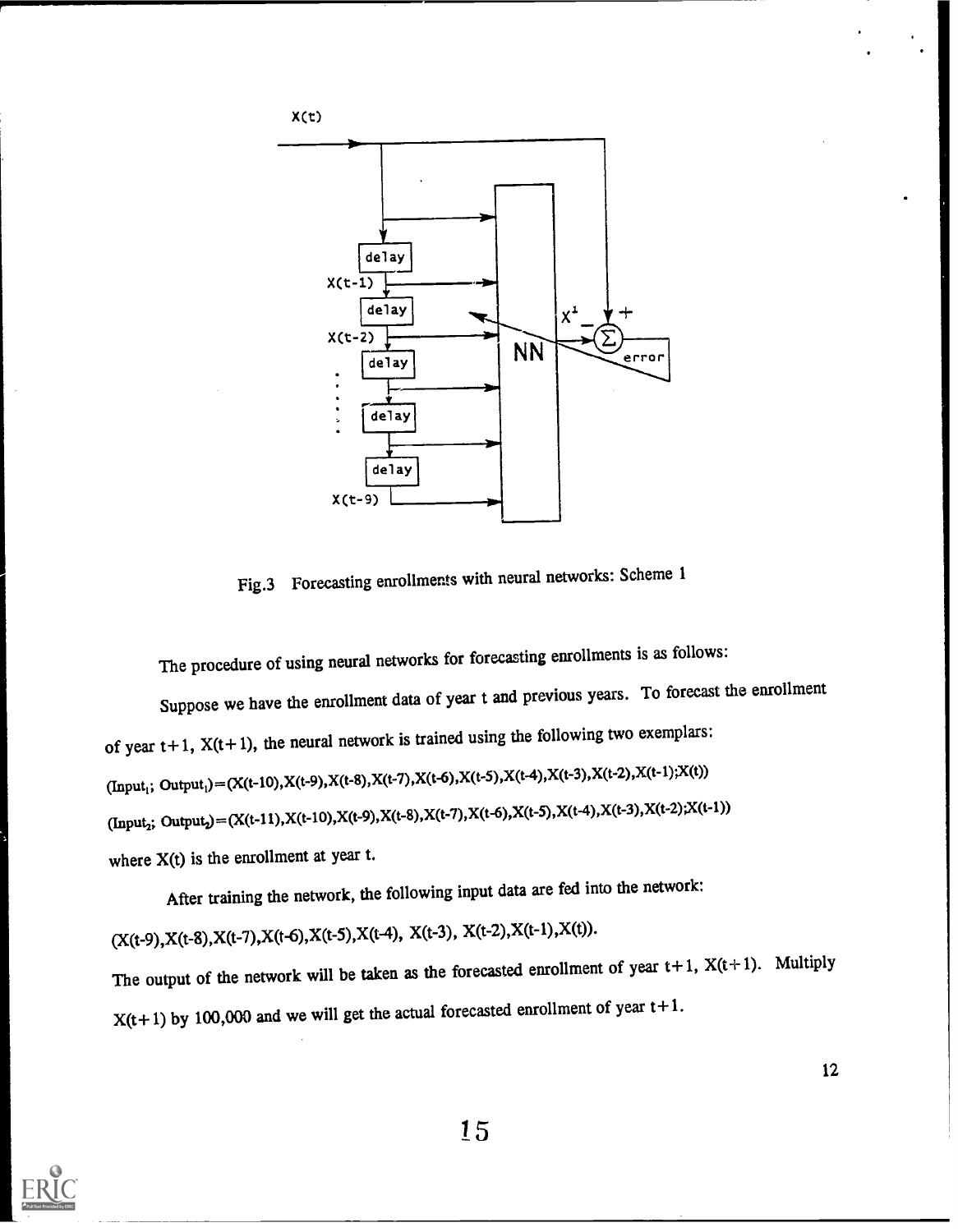Following the above procedure, we have forecasted enrollments from 1984 to 1992. The neural network was simulated on the Pla Net neural network software package (Miyata, 1991). For 1984 to 1991, the forecasting errors range from 1.6% to 9.6% and the average forecasting error is 5.2%. The results are shown in Fig.4 where the solid line is actual enrollment and the dashed line forecasted enrollments. For mid-term enrollment forecasting, an average forecasting error of 5.2% is acceptable, because in this model we have taken into account only one influencing factor---the present and the past enrollments. But, there is still the potential for improvement of the accuracy. The cause for this error might be that when using the historical data, the neural network cannot recognize the trend of the evolution of the enrollment to forecast the future very well. To improve this, we shall derive a simple equation for forecasting enrollments in the next section.



Fig.4 Forecasting results with Scheme 1.

# 3.3 Forecasting Scheme II: Using Derivatives of Enrollments

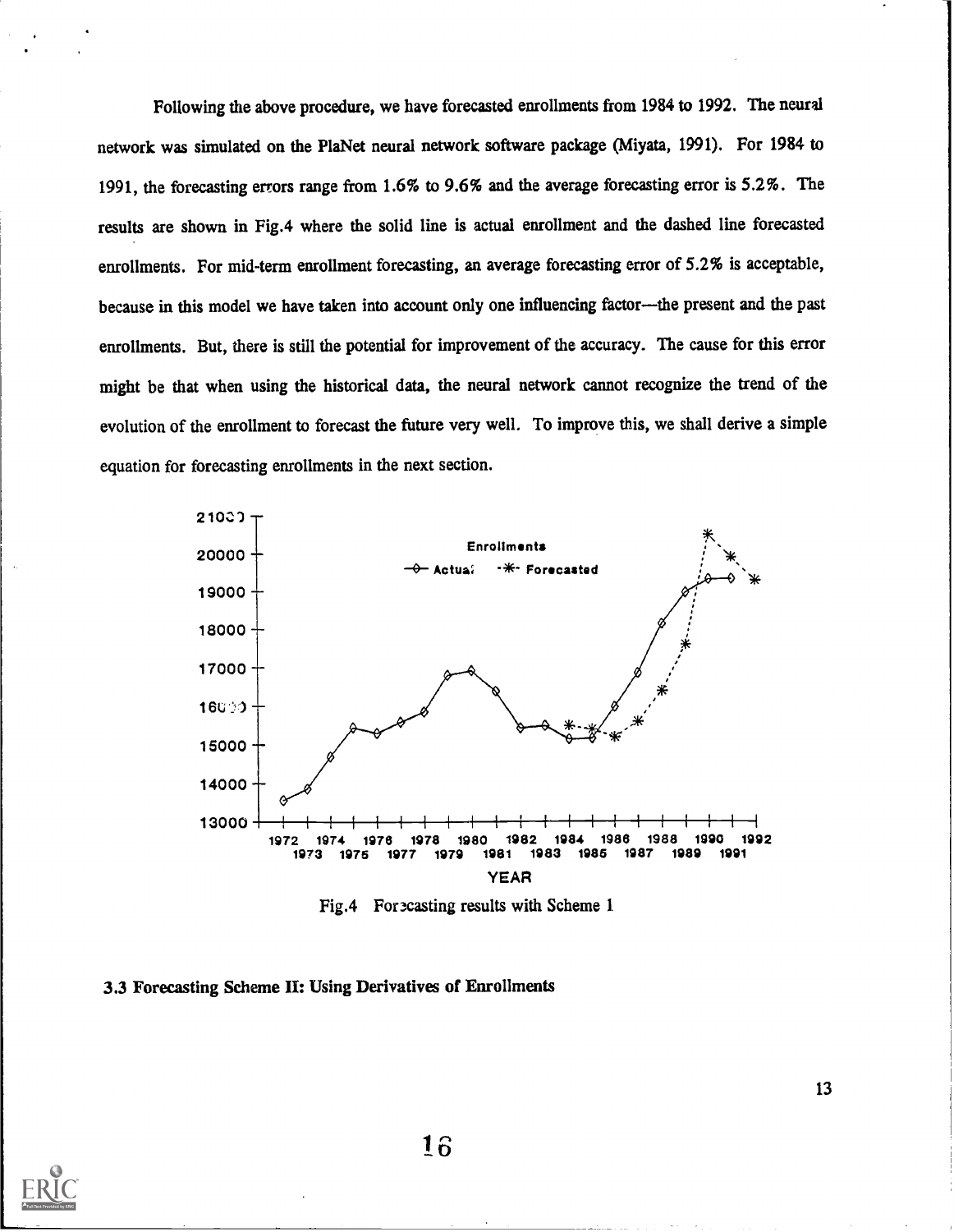Suppose the enrollment  $X(t)$  is a differentiable function of time t. Given  $t_0$  and t where  $t > t_0$ , according to Taylor's Theorem (Lightstone, 1965), the enrollment X(t) can be approximately expressed as follows:

$$
X(t) \approx X(t_0) + X'(t_0)^*(t-t_0)
$$
\n(7)

where  $X'(t_0)$  is the derivative of  $X(t)$  with respect to time t at  $t_0$ . By definition,

$$
X'(t_{\bullet}) = \lim_{t \to t_{\bullet}} (X(t)-X(t_{\bullet}))/(t-t_{\bullet})
$$

In our case, since we are forecasting next year's enrollment, let  $t=t_0+1$ . Thus,

$$
X'(t_{\bullet}) \approx (X(t)-X(t-1))/(t-t_{\bullet})
$$
\n
$$
\approx X(t)-X(t-1).
$$
\n(8)

Therefore,

$$
X(t) \approx X(t-1) + (X(t) - X(t-1))
$$
  

$$
\approx X(t-1) + \underline{DX}(t)
$$
 (9)

where  $\underline{DX}(t) = X(t) - X(t-1)$ .

Since X(t)s are historical data, Equation (9) implies that the enrollment at time t is approximately the sum of the enrollment at t-1 and the difference between the enrollments at t and t-1. This difference stands for the changing trend of the enrollments. From historical data, we can calculate  $DX(t)$  for each year. This tells us that if we forecast  $DX(t)$  instead of  $X(t)$  using neural networks, the forecasting results might be improved. To test this hypothesis, we must first use historical enrollment X(t) to calculate  $DX(t)$ , and to obtain training exemplars for the network. Then, transform  $DX$ 's into a number within  $[0,1]$  so that they can be applied to the network. The transformation formula is as follows:

$$
DX(t) = (\underline{DX}(t) + D)/N
$$
\n(10)

where  $DX(t)$  is the actual value,  $D= |min(DX(t))|$  and N is a proper positive number (N is 1,000 t in this study) such that DX(t) will be within the interval [0,1]. In the following, we shall use DX for the

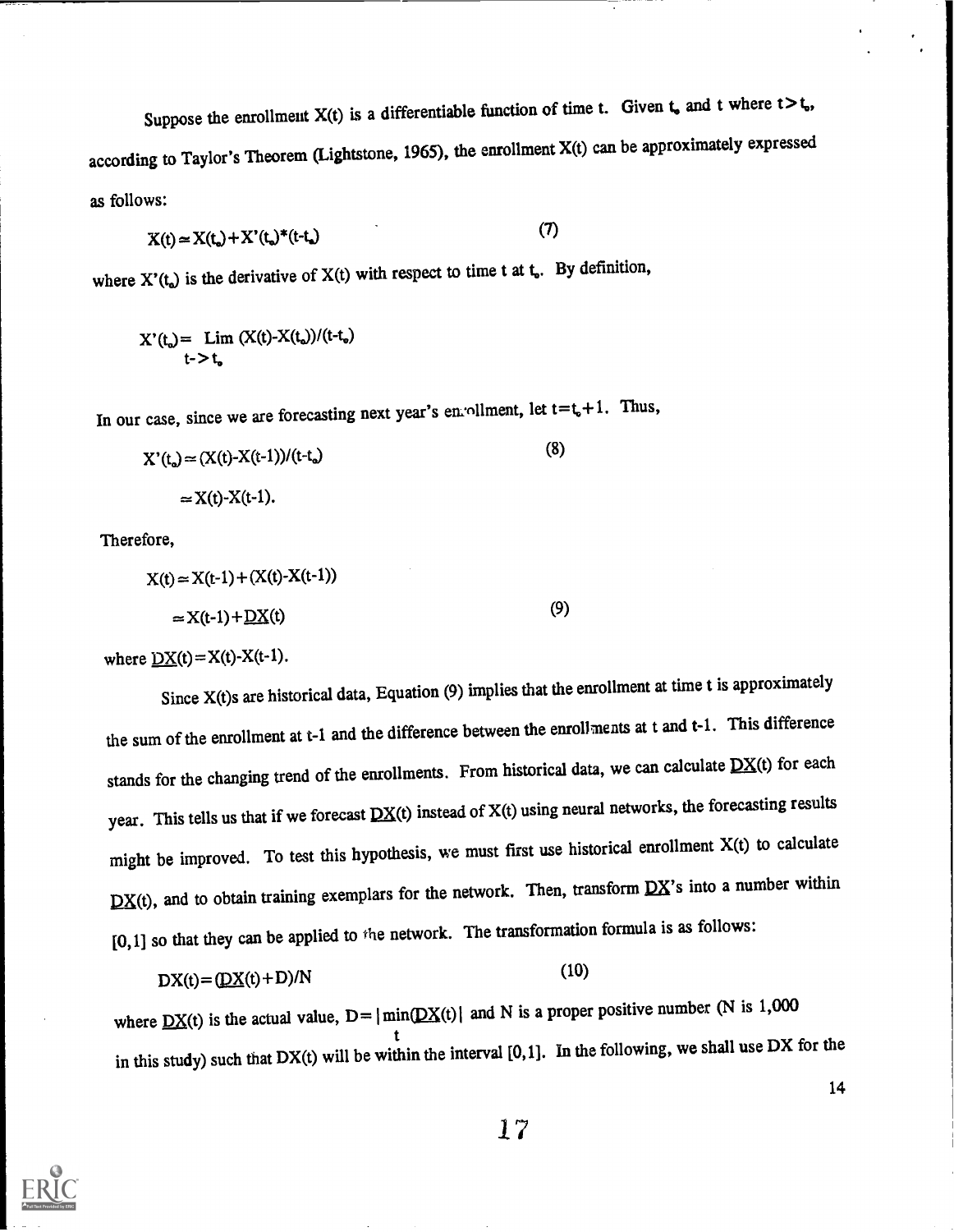transformed values. Finally, we will train the same network as used in the former section. The process is still the same.

Suppose we have transformed the enrollment data of year t and the previous years into DX's, to forecast  $DX(t+1)$ , we should first use the following exemplars to train the network:

 $(Input_i; Output_j) = (DX(t-10),DX(t-9),DX(t-8),DX(t-7),DX(t-6),DX(t-5),DX(t-4),DX(t-3),$  $DX(t-2),DX(t-1); DX(t))$ 

 $(Input; Output) = (DX(t-11),DX(t-10),DX(t-9),DX(t-8),DX(t-7),DX(t-6),DX(t-5),DX(t-4),$  $DX(t-3),DX(t-2); DX(t-1)).$ 

And then input the following data into the network:

 $(DX(t-9),DX(t-8),DX(t-7),DX(t-6),DX(t-5),DX(t-4),$ 

 $DX(t-3),DX(t-2),DX(t-1),DX(t)).$ 

The output of the network will be  $DX(t+1)$ . To get the actual forecasted  $DX(t+1)$ , use the following formula:

$$
DX(t+1) = N*DX(t+1)-D
$$
 (11)

where N is 1,000 in this study. Using equation (9), the forecasted enrollment  $X(t+1)$  will be:

$$
X(t+1) = X(t) + \underline{DX}(t+1).
$$
 (12)

Fig.5 is the scheme of using DX's to forecast enrollments.

Following the above steps, we have forecasted the DX(t)'s for each year from 1985 to 1992 and applied Equations  $(11)$  and  $(12)$  to calculate the forecasted enrollment for each year. The forecasted results are shown in Fig.6 where the solid line is actual enrollments and the dashed line forecasted enrollments. For 1985 to 1991, we have achieved forecasting errors ranging from 0.6% to 4.7% with the average error being 2.6%. This result is considered to be very satisfactory.

Compared with Scheme 1, i.e., the method using only the original enrollment data, the accuracy of using  $DX(t)'s$  has been doubled (the average error has been reduced from 5.2% to 2.6%). Very

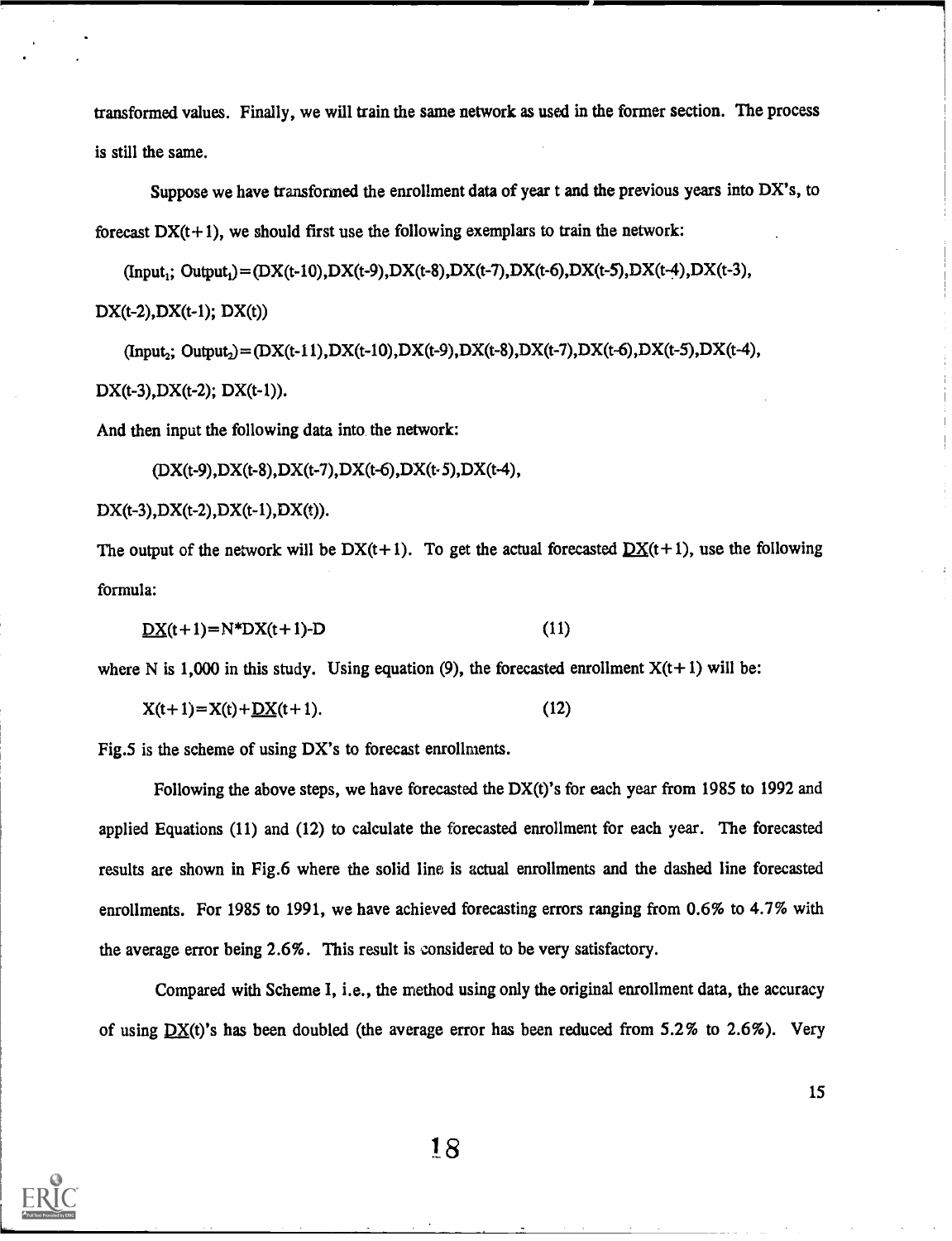interestingly, the forecasted enrollment of 1992 will be less than the actual enrollment of 1991.



Fig.5 Forecasting enrollments with neual networks: Scheme 2

# 4. Discussions and Concluding Remarks

4.1. About the fuzzy time series model

Compared with any other forecasting methods mentioned in Section I, the method applied here has at least the following 5 advantages:

1. The average forecasting error of this method is smaller and acceptable.

2. Human experience knowledge can be utilized from the very beginning until the end of the forecasting process. If historical data cannot be obtained but the knowledge of the evolution of the

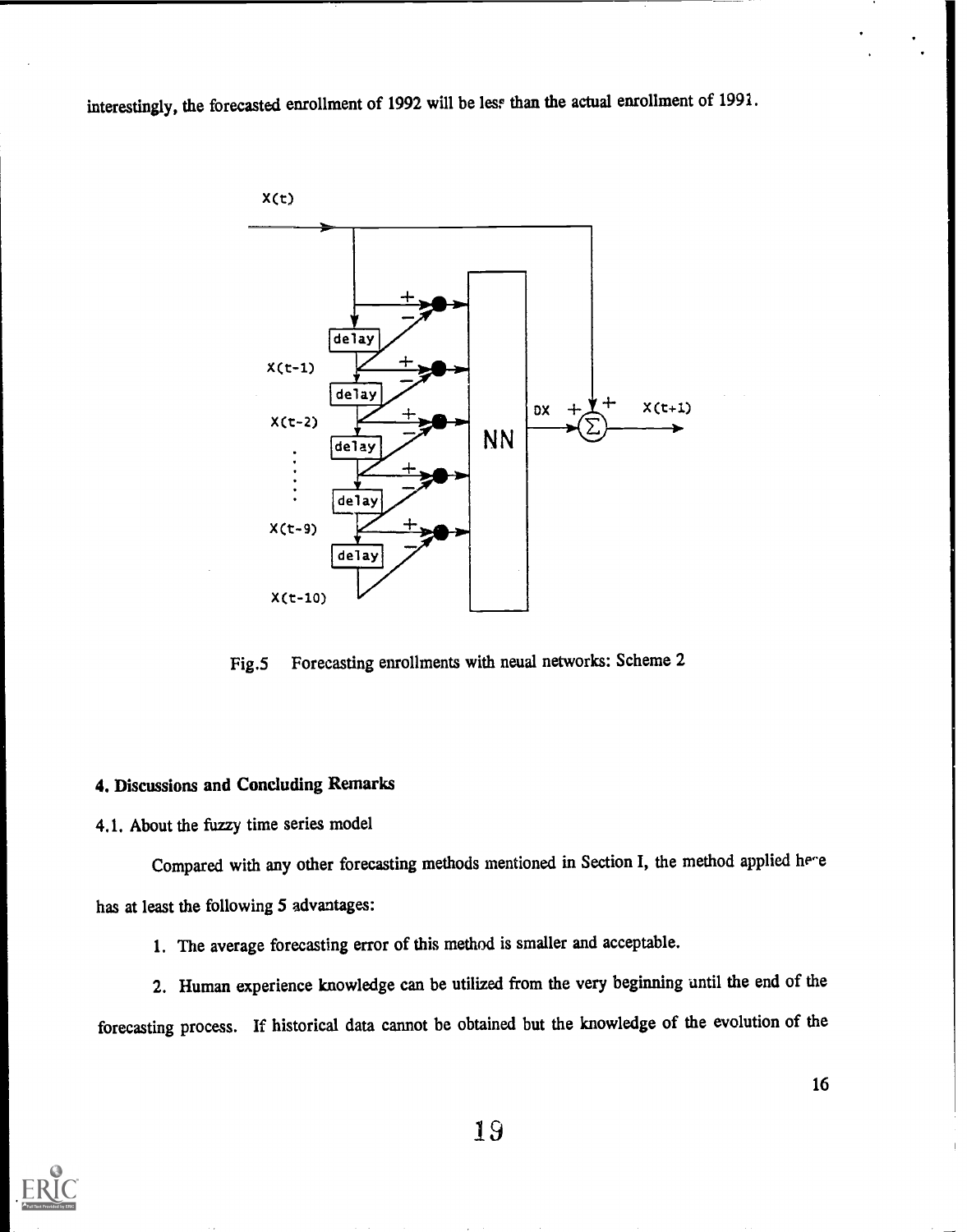university's enrollments of the past can, i.e., the evolution laws in the form of "IF....THEN...." can be obtained, none of the other methods can be applicable. Nevertheless, in this case with fuzzy time series, we are still able to establish a forecasting model and make good forecasts. Our method is better than the others in this aspect;

3. Historical data have less important roles in our method. Note that in Section III, the data were only used in Step 4 of the procedure where the data were fuzzified. Once fuzzified, they were



Fig.6 Forecasting results with Scheme 2

never used again. Although in Step 1, the minimum and the maximum of the historical data were used to define the universe, it is not necessary to do so. In effect, we could define a universe with only our experience. The principle is that the universe should cover the possible range of the enrollments;

4. Even if historical data are real numbers, since the model has robustness, the requirement for historical data is not very strict;

5. When historical data are linguistic values, the procedure is almost the same for forecasting

20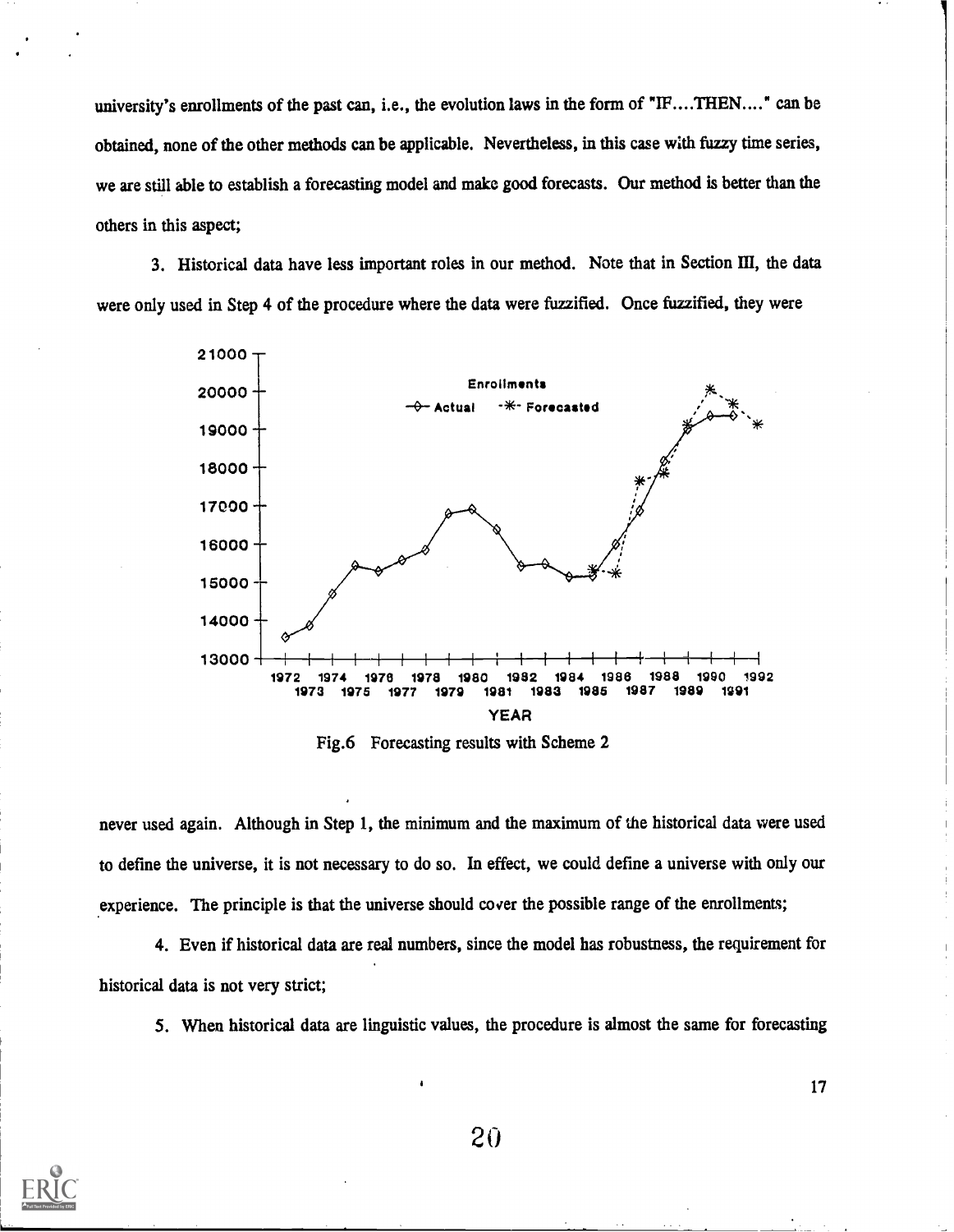enrollments except that Step 4 is omitted and Tai le 1 contains the corresponding fuzzy sets of (2) as row vectors.

The major problem with this method is that the forecasted values depend to some degree on our interpretations of the outputs of the forecasting model in Step 7. Different interpretations may lead to different forecasted results. This makes the process quite subjective. To overcome this shortcoming, an objective method should be applied.

### 4.2. About the neural network models

We have used artificial neural networks as a mid-term model to forecast enrollments of the University of Alabama. Two schemes were applied in which the improved scheme was better than the original. This indicates that when applying neural networks for forecasting enrollments, we need to modify the scheme of adaptive filters. The final forecasted results of Scheme II are very satisfactory. Since only one factor, the present and the past enrollment information, has been considered in the model and very accurate forecasting results have been achieved, neural networks Scheme 2 is a competitive model for forecasting.

Also, the results show that using the original data in neural networks for forecasting enrollments might not be suitable since the neural network cannot recognize the trend of the enrollments very well. To make up this deficiency,  $\overline{DX}$ 's were included in the model and the neural network model actually forecasts  $DX's$ . We prefer to use Scheme II. Obviously, the neural network scheme in Fig.5 can be applied to many other areas.

Compared to other models discussed previously, using neural networks to forecast enrollments has at least the following two major advantages:

(1). The model can be easily programmed in any programming language and run on a PC. When using this model to forecast enrollments, the administrators in the Admissions Office only need to input

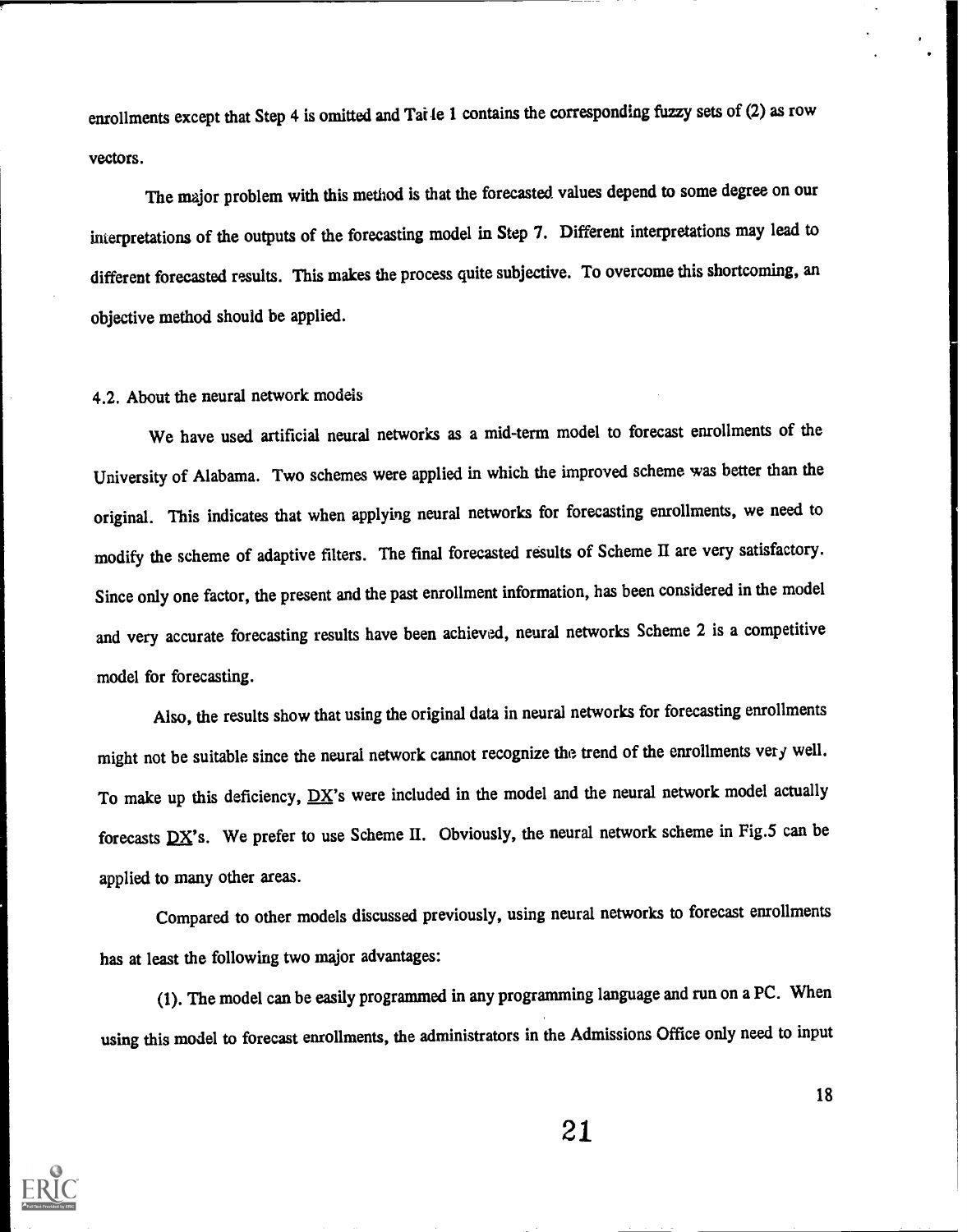the current and past nine years' enrollment data, and the model can produce next year's forecasted enrollment. The administrators need not be involved with the computation process as is necessary in many other models.

(2). There are no factors that need to be determined by human beings in advance and this makes the forecasting process objective.

Acknowledgement. The material on neural network forecast model was primarily based on a class project by one of the authors in EE587 at the University of Alabama. We acknowledge our sincere thanks to Dr. R. E. Smith, the instructor of that course.

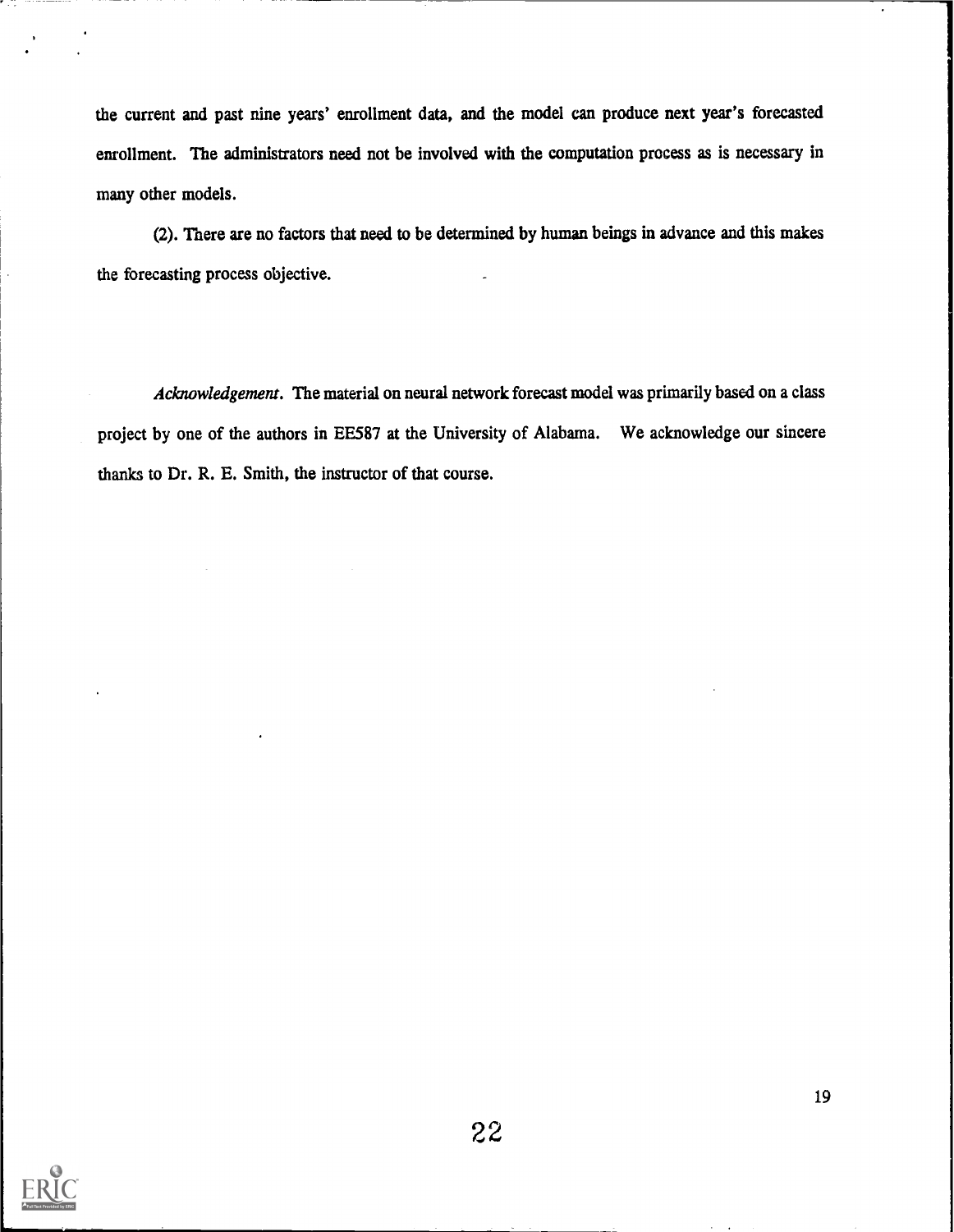#### References

- Chatman, S. P. (1986), Short-term forecasts of the number and scholastic ability of enrolling freshman by academic divisions. Res. Higher Educ. 25(1): 68-81.
- Freeman, J. A. & Skapura, D. M. (1991). Neural networks: algorithms, applications, and programming techniques. Addison-Wesley Publishing Company, Inc.
- Gardner, D. E. (1981). Weight factor selection in double exponential smoothing enrollment forecasts. Res. Higher Education. 14(1): 49-56.
- Hoenack, S. A. & Weiler, W. C. (1979). The demand for higher education and institutional enrollment forecasting. Economic Inquiry, 17: 89-113.
- Kong, S. & Kosko, B. (1991). Differential competitive learning for centroid estimation and phoneme recognition. IEEE Trans. Neural Networks, Z(1): 118-124.
- Kosko, B. (1992). Neural networks and fizzy systems, Prentice Hall.
- Lightstone, A. H. (1965). Concepts of calculus. Harper & Row Publishers, New York, Evanston, and London.
- Miyata, Y. (1991). A user's guide to PlaNet Version 5.6.
- Paulsen, M. B. (1989). A practical model for forecasting new freshmen enrollment during the application period. Coll. Univ. 64(4): 379-91.
- Pope, J. A., & Evans, J. P. (1985). A forecasting system for college admissions. College and University  $60(1)$ : 113-131.
- Shaw, R. C. (1984). Enrollment forecasting: what methods work best? NASSP Bull 68: 52-8.
- Song, Q. and Chissom, B. S. (1993a). Fuzzy time series and its models, Fuzzy Sets and Systems 54(3): 269-278.

Song, Q., and Chissom, B. S. (1993b). Forecasting enrollments with fuzzy time series: Part I. Fuzzy

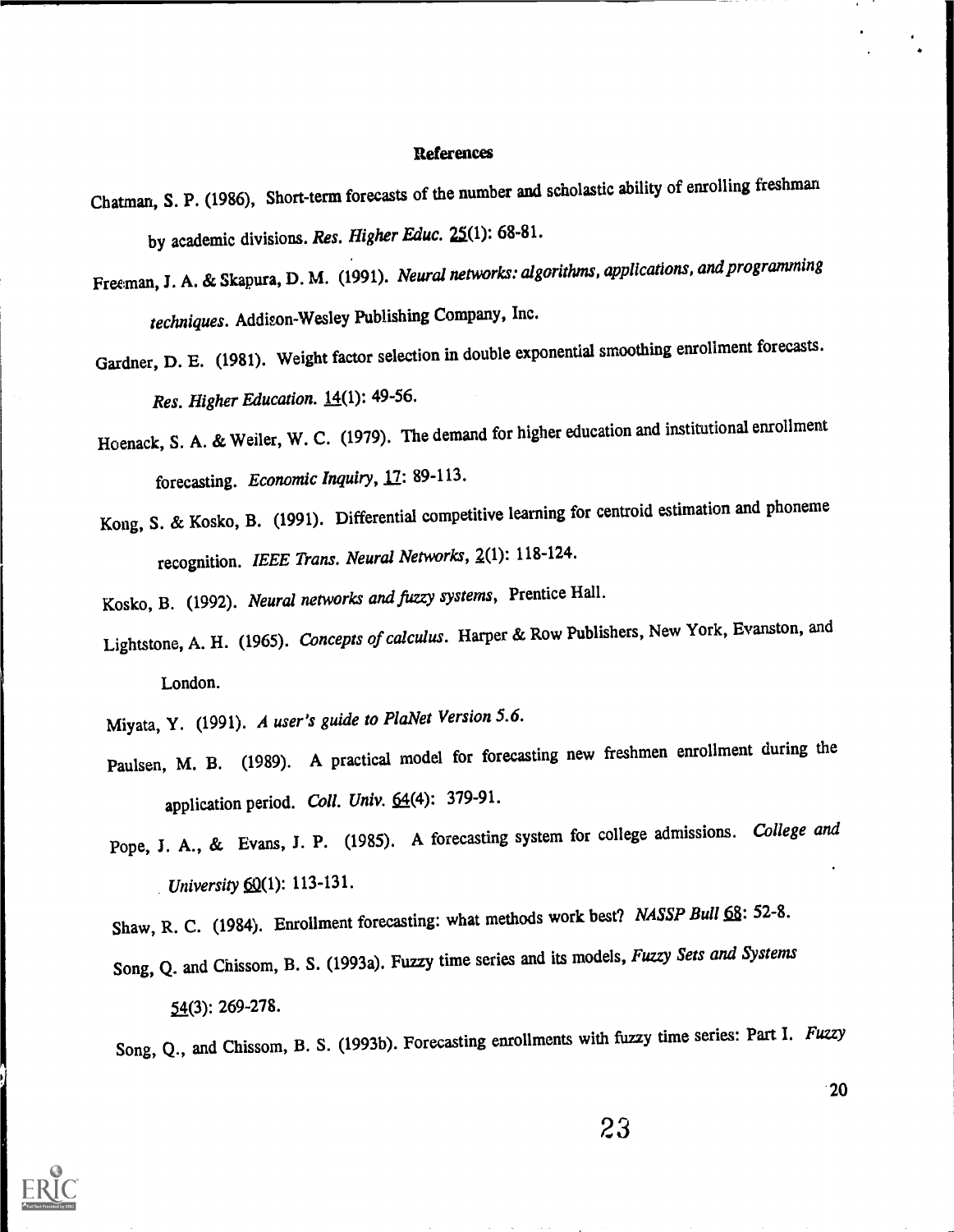Sets and Systems 54(1): 1-10.

- Warrack, B. J. & Russell, C. N. (1983). Forecasting demand for postsecondary education in Manitoba: The motivational index and the demand index as an enrollment forecasting tool. Res. Higher Educ. 12(3): 335-49.
- Weiler, W. C. (1980). A model for short-term institutional enrollment forecasting. J. of Higher Education, 51(3): 314-327.
- Widrow, B. & Winter R. (1988). Neural nets for adaptive filtering and adaptive pattern recognition. Computer, 21(3): 25-39.

L.A. Zadeh(1965), Fuzzy sets, Inform. and Control, §: 338-353.

- L.A. Zadeh (1975a), Fuzzy logic and approximate reasoning, Synthese, 30: 407-428.
- L.A. Zadeh (1975b), The concept of a linguistic variable and its application to approximate reasoning: Part 1, *Inform. Sci.*, 8: 199-249;
- L.A. Zadeh (1975c), The concept of a linguistic variable and its application to approximate reasoning: Part 2, *Inform. Sci.*, 8: 301-357;
- L.A. Zadeh (1975d), The concept of a linguistic variable and its application to approximate reasoning: Part 3, Inform. Sci., 2: 43-80.

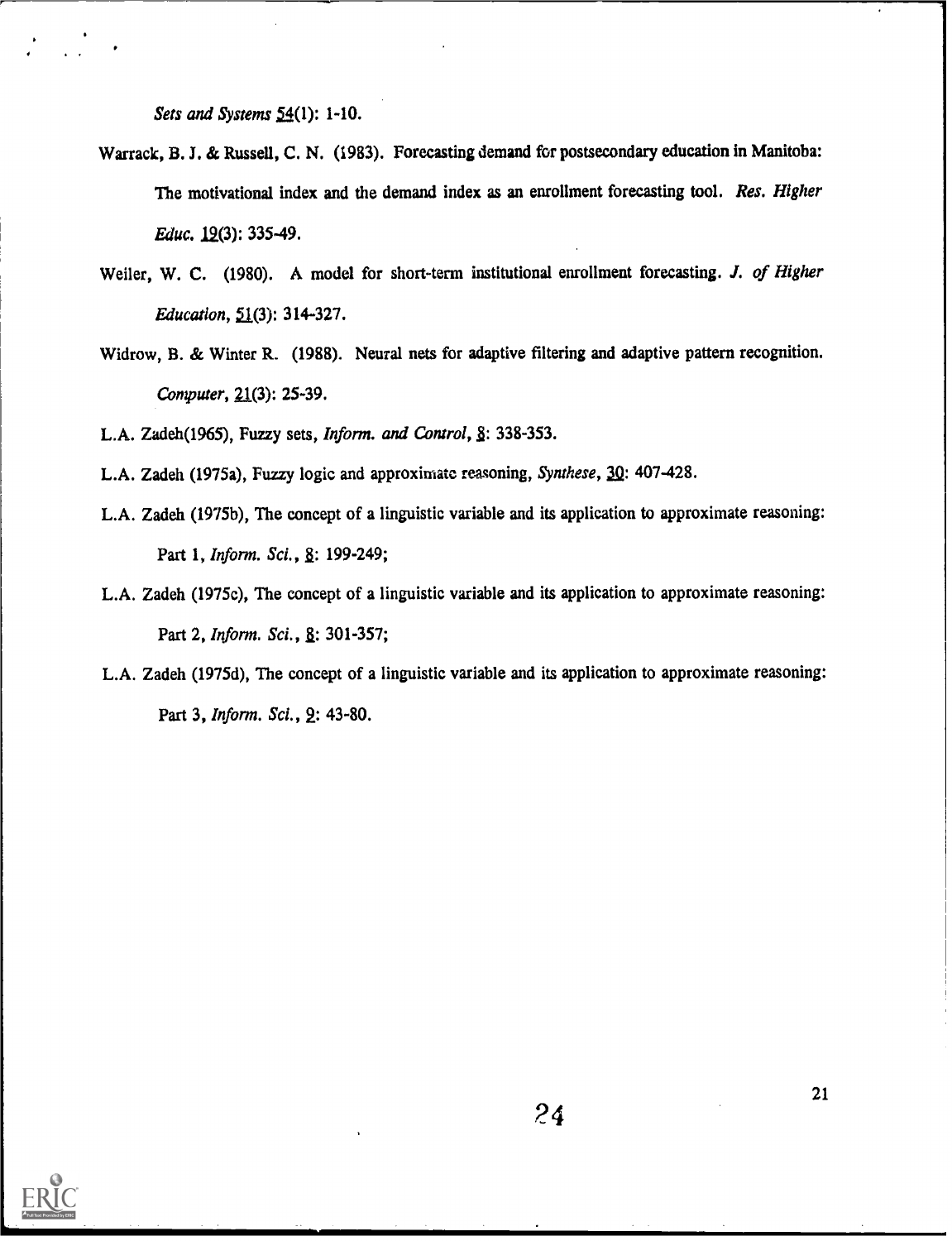| Table 1 |  |  |
|---------|--|--|
|         |  |  |

|      | A1                   | A2                      | A <sub>3</sub>    | A4            | A5                         | A6           | A <sub>7</sub>   |
|------|----------------------|-------------------------|-------------------|---------------|----------------------------|--------------|------------------|
| 1990 | $\bf{0}$             | $\boldsymbol{0}$        | $\mathbf 0$       | $\cdot$ 3     | .5 <sub>0</sub>            | .8           | $\mathbf{1}$     |
| 1989 | 0                    | $\mathbf 0$             | $\boldsymbol{0}$  | .25           | .55                        | $\mathbf{1}$ | $\boldsymbol{8}$ |
| 1988 | $\bf{0}$             | $\mathbf 0$             | $\cdot$           | $\mathbf{.5}$ | $\boldsymbol{.8}$          | $\mathbf{1}$ | $\cdot$          |
| 1987 | $\mathbf 0$          | $\mathbf{1}$            | $\cdot$ 5         | $\mathbf{1}$  | $\boldsymbol{8}$           | $\cdot$      | $\bf{0}$         |
| 1986 | $\mathbf{0}$         | $\cdot$                 | $\mathbf{1}$      | $\cdot$       | $\cdot$                    | $\mathbf 0$  | $\mathbf 0$      |
| 1985 | $\mathbf{.2}$        | $\boldsymbol{8}$        | $\mathbf{1}$      | $\cdot$       | $\mathbf 0$                | $\bf{0}$     | $\bf{0}$         |
| 1984 | $\mathbf{.2}$        | $\boldsymbol{8}$        | $\mathbf{1}$      | $\cdot$       | $\bf{0}$                   | $\mathbf 0$  | $\bf{0}$         |
| 1983 | $\boldsymbol{\cdot}$ | $\overline{\mathbf{8}}$ | $\mathbf{1}$      | $\cdot$       | $\bf{0}$                   | $\bf{0}$     | 0                |
| 1982 | $\cdot$              | $\boldsymbol{8}$        | $\mathbf{1}$      | $\cdot$       | $\mathbf 0$                | $\mathbf 0$  | $\boldsymbol{0}$ |
| 1981 | $\bf{0}$             | $\mathbf{.2}$           | $\boldsymbol{.8}$ | $\mathbf{1}$  | $\mathbf{.5}$              | $\bf{0}$     | $\bf{0}$         |
| 1980 | $\mathbf 0$          | $\cdot$                 | $.5\,$            | $\mathbf{1}$  | .9                         | $\cdot$      | $\mathbf 0$      |
| 1979 | $\bf{0}$             | $\mathbf{1}$ .          | $\cdot$ 5         | $\mathbf{1}$  | .9                         | $\cdot$      | $\bf{0}$         |
| 1978 | 0                    | $.5\,$                  | $\mathbf{1}$      | $\cdot$       | $\boldsymbol{\mathcal{L}}$ | $\mathbf 0$  | $\bf{0}$         |
| 1977 | $\mathbf 0$          | .6                      | $\mathbf{1}$      | .6            | $\cdot$                    | 0            | 0                |
| 1976 | $\cdot$              | $\boldsymbol{.8}$       | $\mathbf{1}$      | $\mathbf{.2}$ | $\mathbf 0$                | $\bf{0}$     | $\boldsymbol{0}$ |
| 1975 | $\mathbf{.2}$        | $\boldsymbol{.8}$       | $\mathbf{1}$      | $\cdot$       | $\bf{0}$                   | $\bf{0}$     | $\mathbf 0$      |
| 1974 | $\boldsymbol{8}$     | $\mathbf{1}$            | $\boldsymbol{.8}$ | $\cdot$       | $\bf{0}$                   | $\mathbf 0$  | $\bf{0}$         |
| 1973 | $\mathbf{1}$         | .9                      | $\cdot$           | 0             | $\bf{0}$                   | $\bf{0}$     | $\bf{0}$         |
| 1972 | $\mathbf{1}$         | $\boldsymbol{.8}$       | $\cdot$           | 0             | $\mathbf 0$                | $\bf{0}$     | $\bf{0}$         |
| 1971 | $\mathbf{1}$         | $.5\,$                  | 0                 | 0             | $\mathbf 0$                | $\mathbf 0$  | $\mathbf 0$      |

ų,

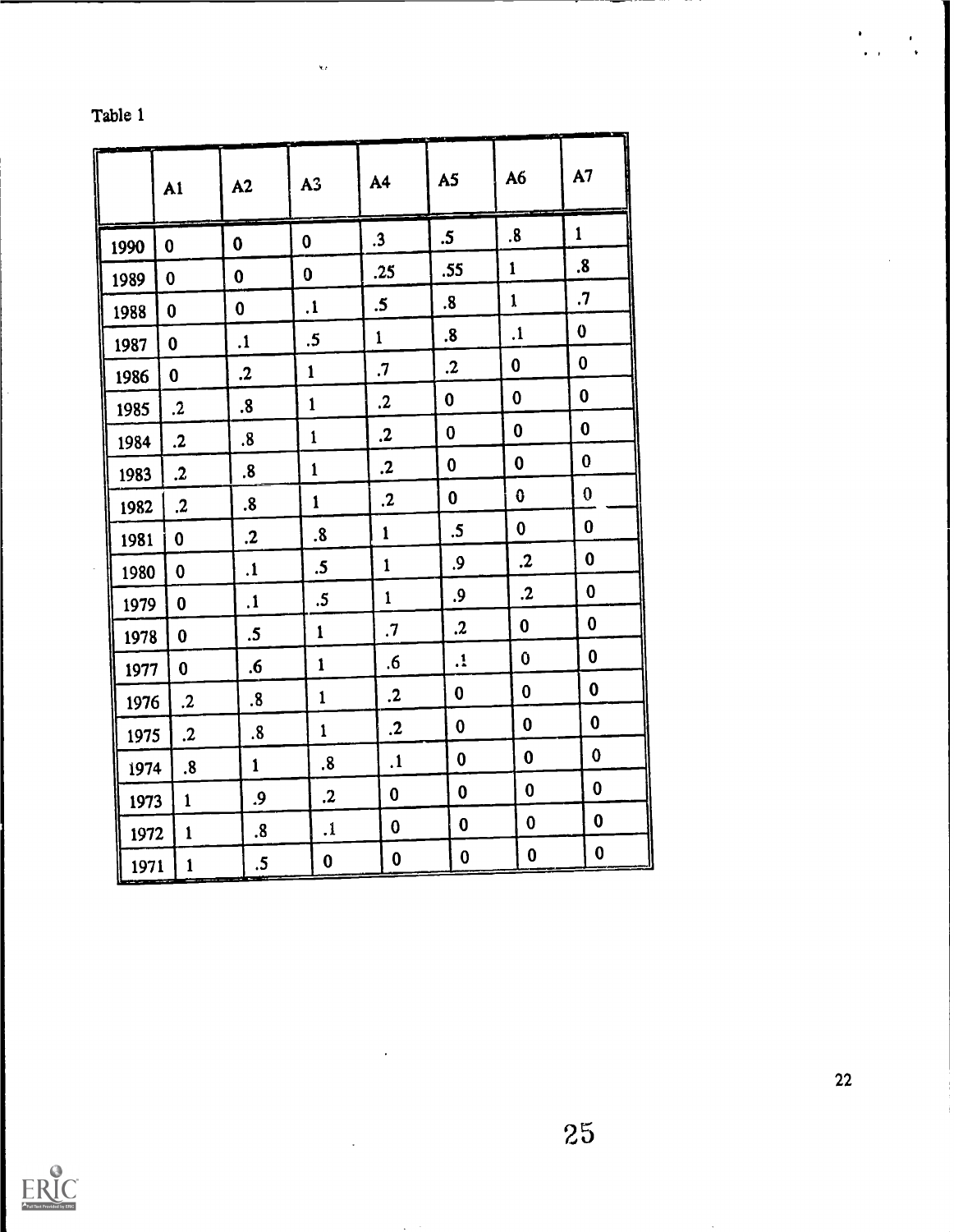| Table 2 |
|---------|
|         |

 $\frac{1}{\sqrt{2}}$ 

 $\ddot{\cdot}$ 

| year | output membership         | standardized membership                       | predicted<br>value |
|------|---------------------------|-----------------------------------------------|--------------------|
| 1972 | 1, 1, .5, .5, .5, 0, 0    | .286, 86, .143, .143, .143, 0,<br>0           | 14000              |
| 1973 | 1, 1, 1, 8, 5, 5, 5, 1, 1 | .25, .25, .2, .125, .125, .025,<br>.025       | 14000              |
| 1974 | 1.1., 9., 5., 5., 2., 2   | .2325, .2325, .209, .116, .116,<br>.047, .047 | 14000              |
| 1975 | .8, .8, 1, .8, .5, .5, .5 | .163, .163, .204, .163, .102,<br>.102, .102   | 15500              |
| 1976 | .5, .5, 1, 1, .5, .5, .5  | .111, .111, .222, .222, .111,<br>.111. .111   | 16000              |
| 1977 | .5, .5, 1, 1, .5, .5, .5  | .111, .111, .222, .222, .111,<br>.111, .111   | 16000              |
| 1978 | .5, .5, 1, 1, .5, .6, .5  | .109, .109, .217, .217, .109,<br>.13, .109    | 16000              |
| 1979 | .5, .5, 1, 1, .5, .7, .5  | .106, .106, .213, .213, .106,<br>.149, .106   | 16000              |
| 1980 | .1, .5, 1, 1, .5, 1, .5   | .0217, .108, .217, .217, .108,<br>.217, .108  | 16813              |
| 1981 | .1, .5, 1, 1, .5, 1, .5   | .0217, .108, .217, .217, .108,<br>.217, .108  | 16813              |
| 1982 | .2, .5, 1, 1, .5, 1, .5   | .0425, .106, .213, .213, .106,<br>.213, .106  | 16789              |
| 1983 | .5, .5, 1, 1, .5, .5, .5  | .111, .111, .222, .222, .111,<br>.111, .111   | 16000              |
| 1984 | .5, .5, 1, 1, .5, .5, .5  | .111, .111, .222, .222, .111,<br>.111, .111   | 16000              |
| 1985 | .5, .5, 1, 1, .5, .5, .5  | .111, .111, .222, .222, .111,<br>.111, .111   | 16000              |
| 1986 | .5, .5, 1, 1, .5, .5, .5  | .111, .111, .222, .222, .111,<br>.111, .111   | 16000              |
| 1987 | .2, .5, 1, 1, .5, .7, .5  | .045, .114, .227, .227, .114,<br>.159, .114   | 16000              |



 $\overline{26}$